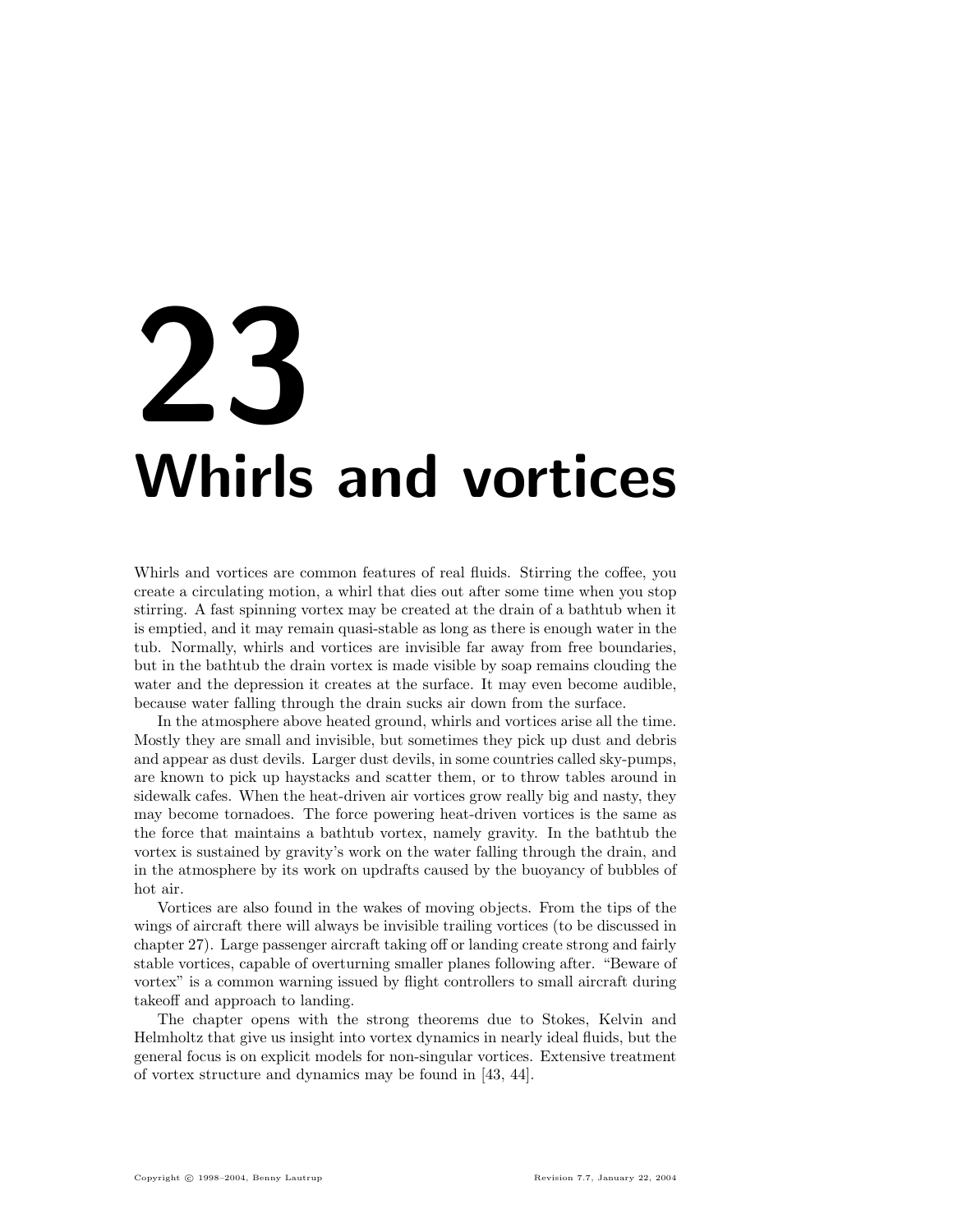$(1821–94)$ . Austrian polyhistor.



The flux of vorticity is the same in every cross section of a vortex tube.



A tornado funnel is a vortex connecting the ground and the thundercloud. Typically, the cloud moves and drags the top of the tornado along.

## 23.1 Basic vortex dynamics

Vortex lines were defined (page 277) to be curves that everywhere follow the instantaneous vorticity field,  $\omega = \nabla \times v$ . Like streamlines, vortex lines cannot cross each other, and since the vorticity field is divergence-free,  $\nabla \cdot \omega = 0$ , vortex lines cannot emerge from anywhere, but must form closed curves, or curves coming from and going to the boundaries of the flow (or to spatial infinity). Vortex dynamics is quite complicated [43, 44], and we shall here only present a Hermann von Helmholtz few general results, mainly due to Helmholtz.

#### Vortex tubes

The set of vortex lines that go through the points of a closed curve at a given time t form together a *vortex tube* that may curve and bend in space. We shall now prove, that whatever shape it takes, it will nevertheless have the same total flux of vorticity through every cross section. To prove this we just use Gauss' theorem on the closed surface formed by a stretch of vortex tube between two cross sections,  $S_1$  and  $S_2$ . Since the divergence of the vorticity field vanishes,  $\nabla \cdot \omega = 0$ , the closed surface integral over this stretch of tube must vanish,

$$
\oint_{S} \omega \cdot dS = \int_{S_2} \omega \cdot dS - \int_{S_1} \omega \cdot dS = 0.
$$
\n(23-1)

The sides of the tube do not contribute to the integral, because the surface elements are orthogonal to the vortex lines, i.e. to the vorticity field.

The common flux through any cross section of a vortex tube is called the strength of the tube, and by Stokes theorem (16-67) this flux equals the circulation around the tube. Most real vortices will have a central vortex tube, called the core of the vortex, containing almost all of the vorticity, with the flow being nearly irrotational outside. The spindle-driven vortex (19-66), discussed on page 372, has precisely this structure with the spindle itself playing the role of the core and a perfectly irrotational flow  $v_{\phi} \sim 1/r$  outside. The remaining sections in this chapter mainly turn around what happens when the external spindle is replaced by a fluid core, making it an all fluid vortex.

#### Vortex filaments

Kelvin's circulation theorem (16-69) states that in an inviscid fluid a comoving vortex tube never changes its strength, independently of how it is blown around by the ambient flow. Since it cannot disappear, an inviscid vortex acquires an identity of its own. It may connect to the boundaries (possibly at infinity), but often it will take the form of a closed loop, like a smoke ring drifting around in space.

In the extreme and singular limit, where the vortex core becomes infinitely thin and its vorticity field infinitely high while the strength remains finite, it is called a vortex filament. A vortex filament is entirely characterized by its strength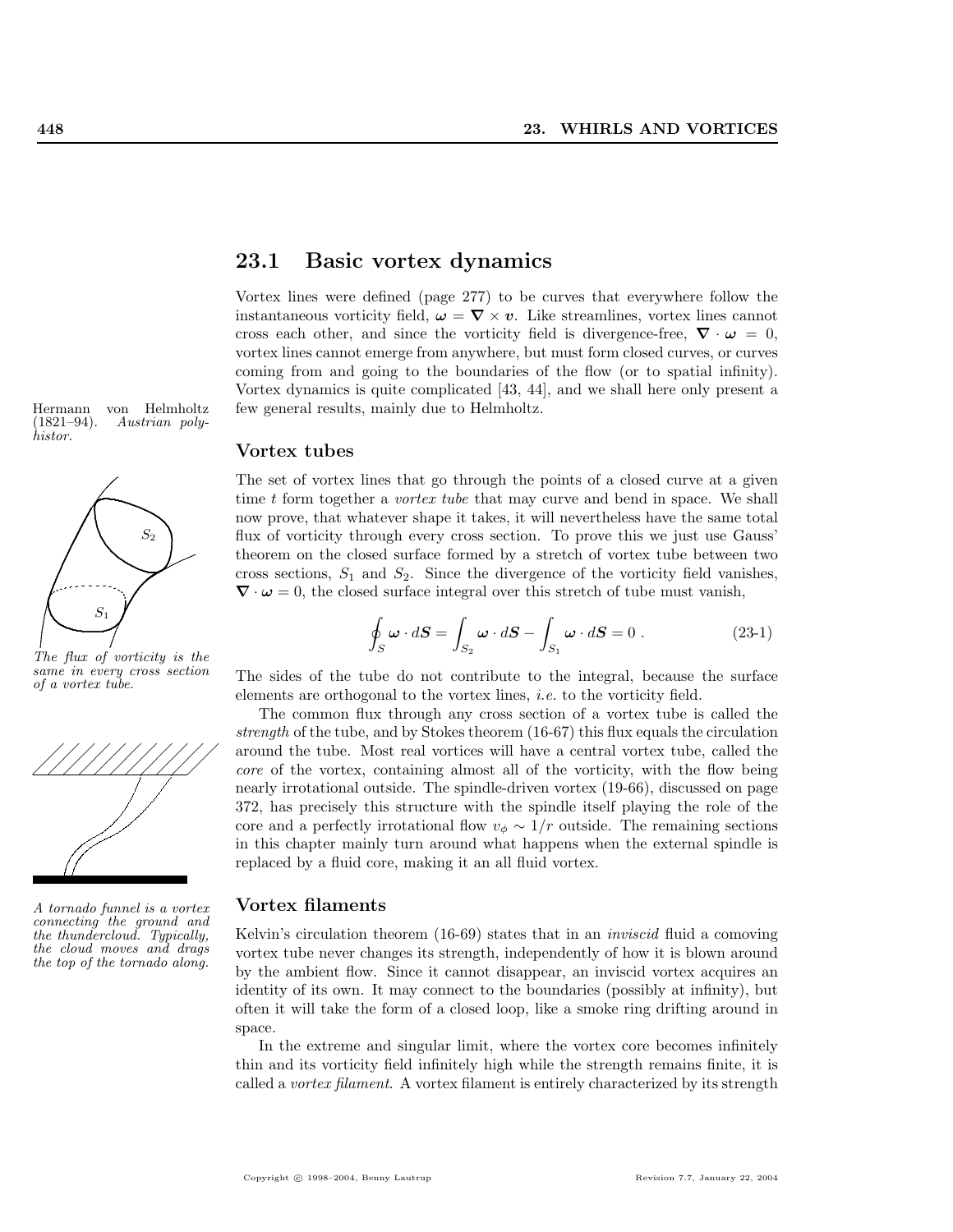and the curve that describes the whereabouts of the core. In the simplest case, the line vortex, the core is a straight line and the velocity field is the same as for the spindle vortex (19-66) in the limit of the spindle having vanishing radius and infinite angular velocity,

$$
v_{\phi} = \frac{C}{r} \tag{23-2}
$$

The circulation,  $\Gamma = 2\pi r v_{\phi} = 2\pi C$ , is independent of r, demonstrating through Stokes' theoream that the field is free of vorticity. The vortex core is here an infinitely thin straight line of vorticity connected to spatial infinity, but as discussed above it may move around, bend and twist without ever losing a turn, provided that there is no viscosity. In the following section we shall learn that viscosity will make the vortex core expand and eventually cause the vortex to disappear, but if the length and time scales are right, a real vortex may in fact behave as a filament.

### Interactions between line vortices

Vortices are not always loners like the bathtub vortex or the tornado, but may interact with other vortices or even with different parts of themselves, giving rise to a number of interesting and sometimes counterintuitive phenomena. In truly ideal fluid, the only possible interaction is the advection of one vortex in the flow created by the others. Each vortex is simply blown around in the winds created by all the other vortices.

A pair of parallel line vortices with the same strength C and a distance d between the cores, will blow each other in opposite directions. For symmetry reasons, the two vortex cores will dance around each other on a circle of radius  $r = d/2$ . If  $\Omega$  is the angular velocity in this dance, the velocity difference between the cores must obey  $2\Omega r = C/r$ , or  $\Omega = C/d^2$ . A pair of opposite strength, C and  $-C$ , will blow each other in the same direction, and for symmetry reasons move in unison through the fluid with a common velocity  $C/d$ . For them to remain in place, an opposite ambient wind of strength  $-C/d$  is needed.

An isolated ring vortex interacts in the same way with itself and propagates, somewhat counterintuitively, through the fluid with constant speed in the same direction as the flow inside the ring. Before the present virtual ban on smoking, fathers would habitually impress their children by creating beautiful rings from cigar or cigarette smoke. The ring was formed by sharply blowing smoke-laden air through a circular opening made by the lips. The initial burst of air would carry the ring forward, but the ring could be observed to continue forwards far beyond the range of the initial burst, to the delight of the children and — with our present knowledge — also to their detriment!

In the wake of a moving cylinder a slower moving regular pattern of vortices, called the von Kármán vortex street, will be formed at Reynolds numbers below the onset of turbulence (see for example [40, ch. 5] or [16, p. 155]) for a more quantitative discussion of this phenomenon).



Irrotational flow outside the core of a line vortex. The circulation is the same around any flow line.



Two parallel line vortices of equal strength cause the cores of each other to move on a common circle. More vortex filaments may participate in the dance.





Two line vortices of equal but opposite strength blow each other in the same direction with the same speed, here towards the<br>right. The same picture The same picture could also describe a cross section through the center of a smoke ring.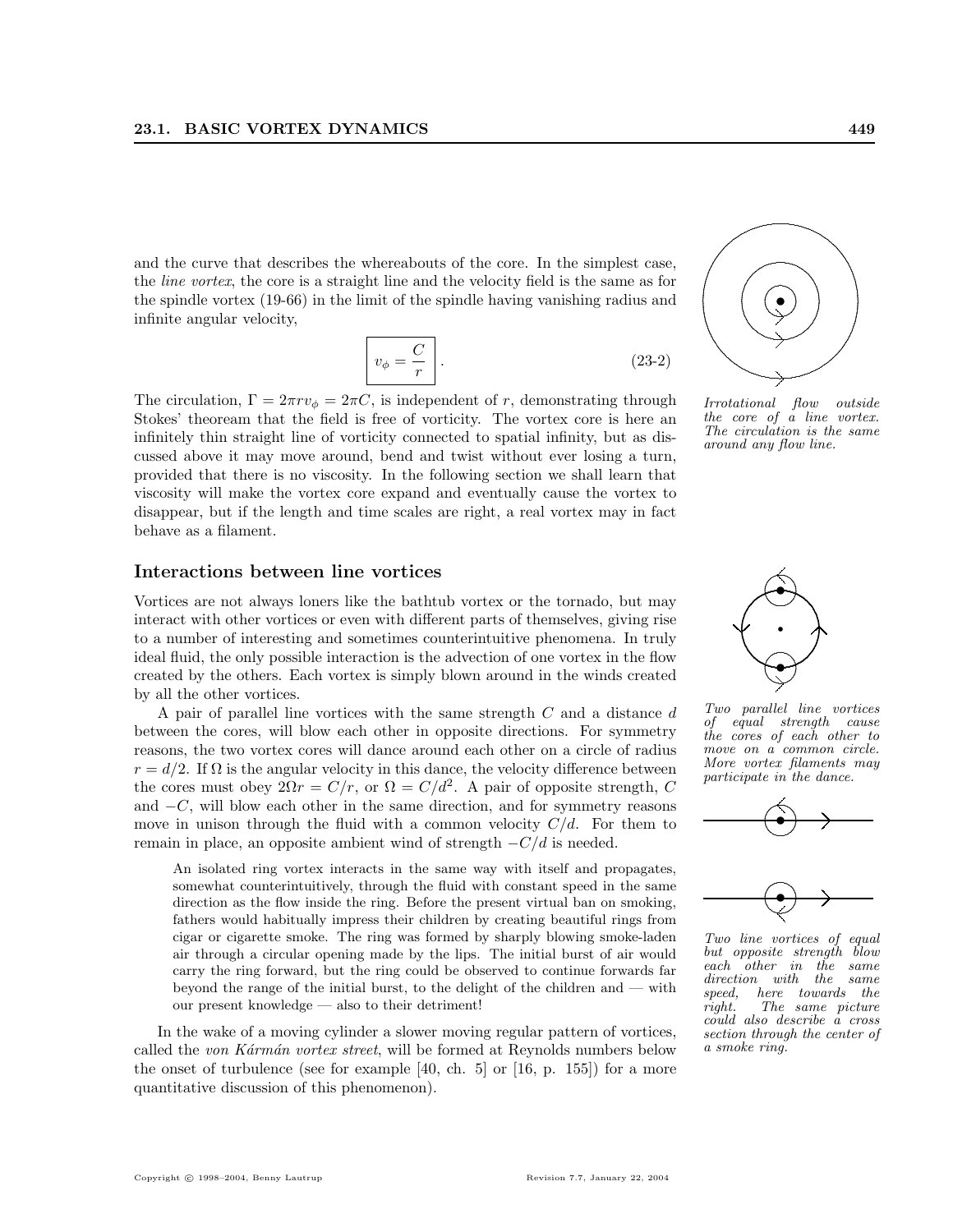## 23.2 Free cylindrical vortices

The line vortex (23-2) is singular, carrying infinite vorticity in its infinitely thin core. This of course unphysical; any real vortex in a fluid with finite viscosity must have finite vorticity everywhere and a finite core radius.

In this section we shall study vortices that are closely related to the singular line vortices. These vortices are free of all external driving forces, such as gravity, and the azimuthal flow  $v_{\phi}(r)$  is assumed to be the only non-vanishing component of the velocity field. We shall see that such vortices are necessarily unsteady and decay away because of viscous dissipation of their kinetic energy. In the following section we take up the problem of how to create steady vortices in the presence of viscosity by feeding energy and angular momentum to them through secondary flow.

#### The Rankine vortex

The spindle-driven vortex discussed on page 372 was powered by a rotating cylindrical spindle, which delivered the work necessary to overcome viscous friction in the fluid. Although the flow pattern (19-66) did not depend explicitly on the viscosity of the fluid, a finite viscosity was nevertheless necessary for the spindle William John Macquorne to be able to "crank up" the vortex, starting from fluid at rest.

> In a truly inviscid fluid, we would not be able to crank up the vortex, but once it had somehow been established there would be no viscous losses and the vortex would keep spinning forever. The solid spindle could then with impunity be replaced by a core made from the same fluid as the vortex and rotating as a solid body with the same angular velocity as the spindle. The Rankine vortex with core radius  $c$  is constructed in precisely this way,

$$
v_{\phi} = \begin{cases} \Omega r & 0 \le r \le c \\ \frac{\Omega c^2}{r} & c \le r < \infty \end{cases}
$$
 (23-3)

Its vorticity vanishes outside the core and is constant inside (see problem 19.27). Since their is no secondary flow, the general theory of purely circulating flow developed in section 19.9 on page 367 must be valid. One notices the peculiarity that both the inner and the outer Rankine vortex fields belong to the general class of solutions (19-53), although the complete Rankine field does not.

Although the Rankine velocity field is continuous everywhere, it has a cusp at the core boundary. If the viscosity does not vanish, this cusp will produce a jump in shear stress (19-57) from  $\sigma_{\phi r} = 0$  everywhere inside the core to  $\sigma_{\phi r} = -2\eta\Omega$ just outside. Such a jump is physically unacceptable because it violates Newton's third law which requires continuity of the stress vector across any boundary. The Rankine vortex is strictly speaking only meaningful for a truly inviscid fluid.

Rankine (1820–72). Scottish<br>engineer and physicist.



Sketch of the velocity field for the Rankine vortex. In a viscous fluid the cusp at the core boundary  $r = c$ <br>indicates a discontinuity a discontinuity in shear stress which is physically unacceptable.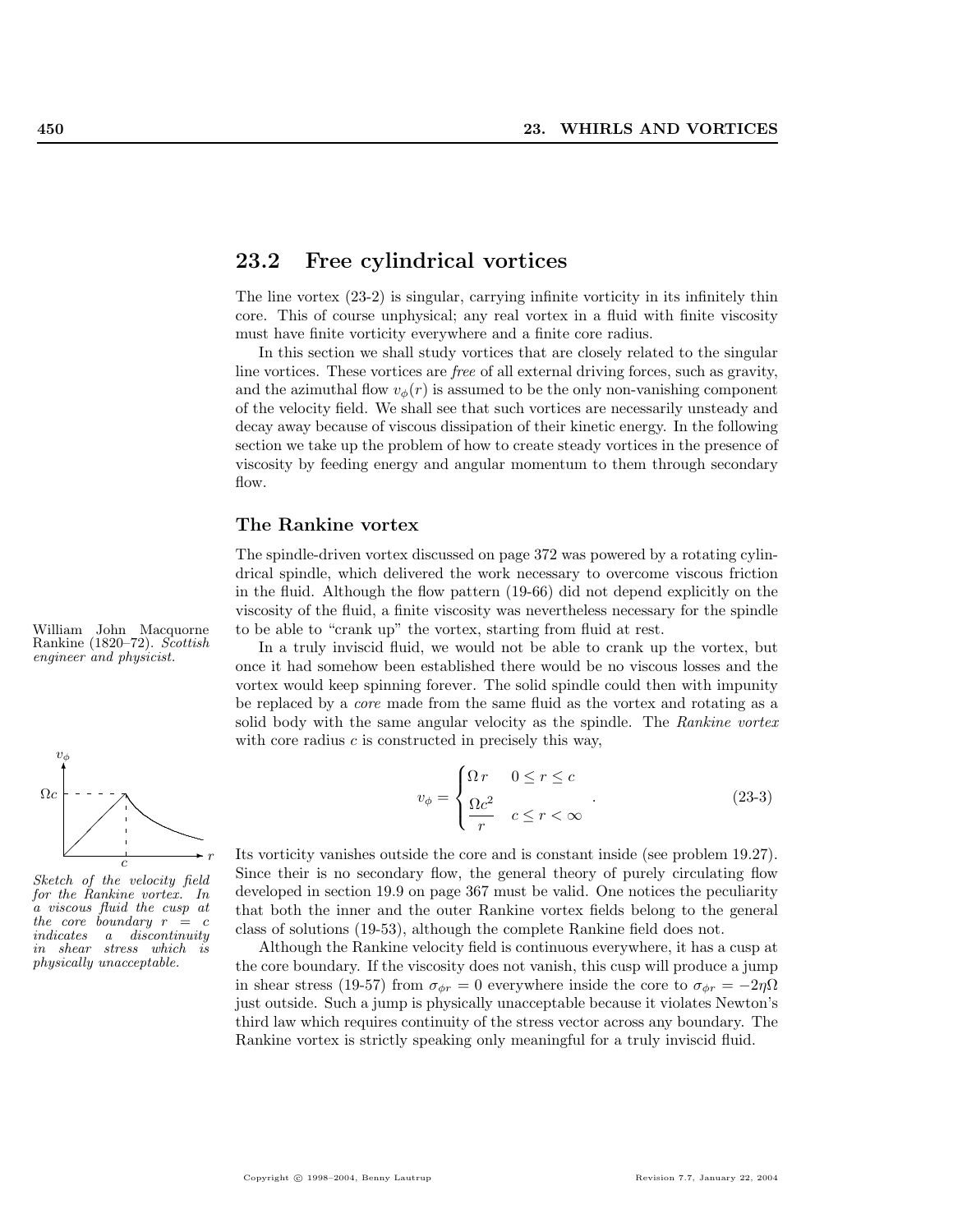

Figure 23.1: The interpolating vortex (fully drawn) and the Rankine vortex (dashed) for  $c = \Omega = \rho_0 = 1$  (a) The velocity field. (b) The pressure field, which is somewhat shallower than for the Rankine vortex.

## Interpolating vortex

When two partial solutions do not match, it is sometimes possible to find a smooth interpolating function which coincides with the partial solutions in most of their respective domains<sup>1</sup>. For the Rankine vortex we may take

$$
v_{\phi} = \frac{\Omega c^2}{r} \left( 1 - \exp\left( -\frac{r^2}{c^2} \right) \right) . \tag{23-4}
$$

This expression approaches the Rankine solution for both  $r \ll c$  and for  $r \gg c$ , but the shear stress is now continuous everywhere and the problem with Newton's third law has disappeared. The shape of the vortex is shown in fig. 23.1a together with the Rankine vortex (dashed).

In the absence of gravity, the pressure  $p = p(r)$  can only depend on r, and the radial pressure gradient must deliver the centripetal force necessary for the circular fluid motion,

$$
\frac{dp}{dr} = \rho_0 \frac{v_\phi^2}{r} \tag{23-5}
$$

Integrating this equation with the interpolating vortex (23-4), and normalizing the pressure to vanish at spatial infinity, we get the picture in fig. 23.1b. The pressure is lower at the center compared to infinity, and for a liquid vortex in gravity this would create a central depression in the open surface of the same shape (see section 23.5).

#### Diffusive spin-down of a free vortex

The resolution of the stress problem comes at a price, because the interpolating vortex cannot be stable on its own in a viscous fluid. The shear stress will cause dissipation of kinetic energy everywhere in the fluid and make the vortex spin down. The largest shear stress is found just outside the core and will primarily

<sup>1</sup>Planck's discovery of the spectrum of blackbody radiation in the year 1900 is by far the most famous such interpolation ever made.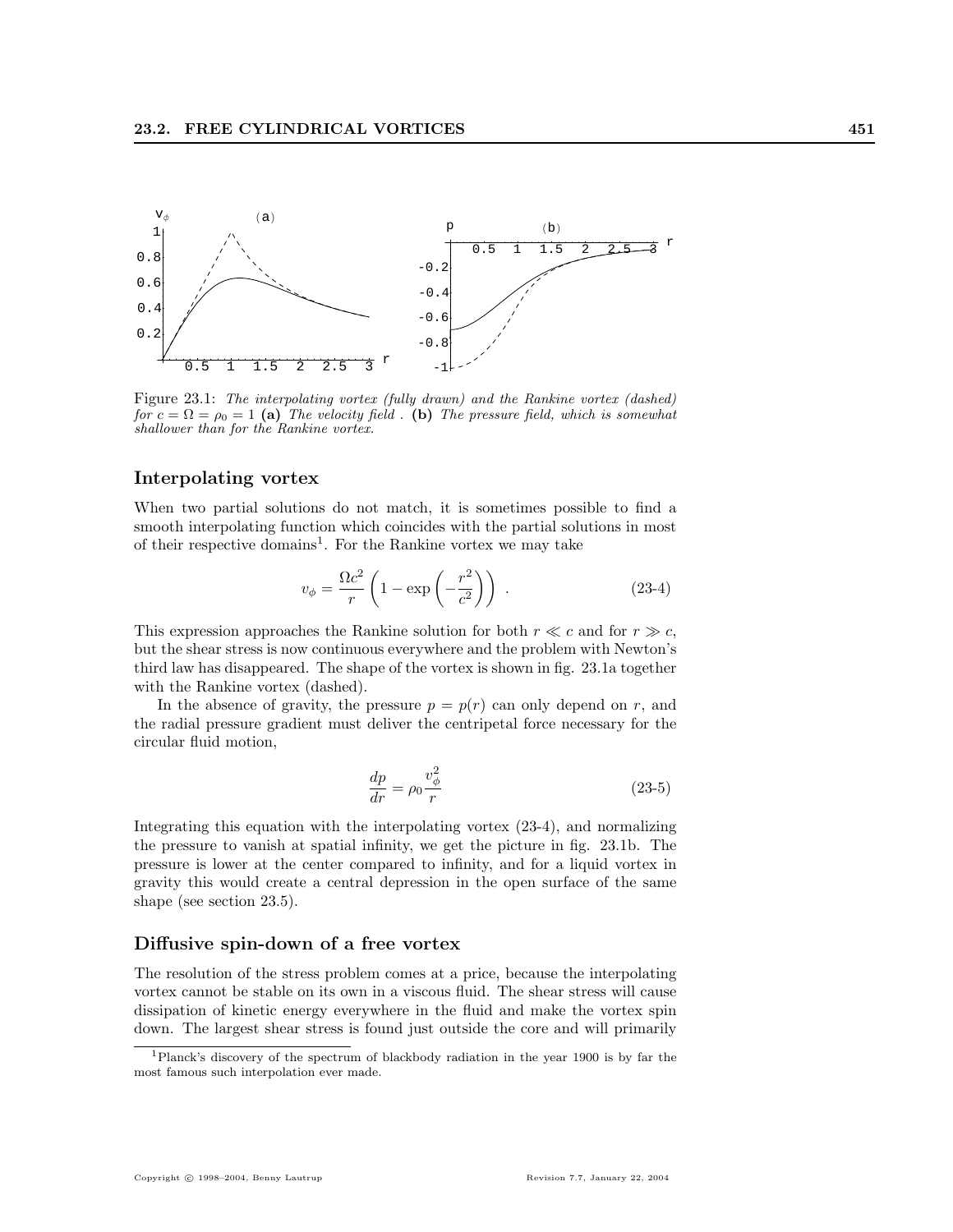

Figure 23.2: Time evolution of the Oseen-Lamb vortex (23-7) for  $c = \Omega = \nu = 1$ at selected times. The core grows larger with time while the central angular velocity (i.e. the slope at  $r = 0$ ) becomes smaller. (a) The azimuthal field. (b) The pressure distribution.

slow down the core's rotation while expanding its radius. The flow at greater distances from the core is left undisturbed until the expanding core reaches it.

Assuming that the azimuthal velocity field retains its purely cylindrical form  $v_{\phi}(r, t)$  at all times, the time-dependent Navier-Stokes equation for this field becomes in cylindrical coordinates,

$$
\frac{\partial v_{\phi}}{\partial t} = \nu \frac{\partial}{\partial r} \left( \frac{1}{r} \frac{\partial (r v_{\phi})}{\partial r} \right) .
$$
 (23-6)

This equation is quite analogous to the momentum diffusion equation (18-5), except for the extra complication of cylindrical coordinates. Given any initial field  $v_{\phi}(r, 0)$ , this equation will always yield a solution.

One may by insertion directly verify that the solution which for  $t = 0$  equals the interpolating vortex (23-4) is,

$$
v_{\phi}(r,t) = \frac{\Omega c^2}{r} \left( 1 - \exp\left( -\frac{r^2}{c^2 + 4\nu t} \right) \right) \,. \tag{23-7}
$$

It is called the *Oseen-Lamb vortex*. It should be mentioned that there are many other exact solutions to (23-6) (see problems 23.8 and 23.9).

The time evolution of the vortex is plotted in fig. 23.2a. The core radius, The time evolution of the vortex is plotted in ng. 23.2a. The core radius,<br> $c(t) = \sqrt{c^2 + 4\nu t}$ , grows with time while the angular velocity of the core,  $\Omega(t)$  $\Omega c^2/(c^2+4\nu t)$  decreases. The time it takes for the vortex to "forget" its original core size is  $t \geq c^2/4\nu$ , and the core overtakes any point r, well outside the original core, in a time  $t \geq r^2/4\nu$ . These times are recognized as typical momentum diffusion time scales (see page 333). In this case the quantity that diffuses is actually angular momentum.

**Example 23.2.1:** A water vortex with core radius  $c = 3$  cm has a viscous core spin-down time of  $c^2/4\nu = 260$  s, *i.e.* a little more than 4 minutes. This is surprisingly large, but it should be remembered that the estimate is only valid for laminar flow. Most real-life bathtub vortices don't last that long (unless they are fed by inflow), because they spin so rapidly that their energy is quickly lost to turbulence.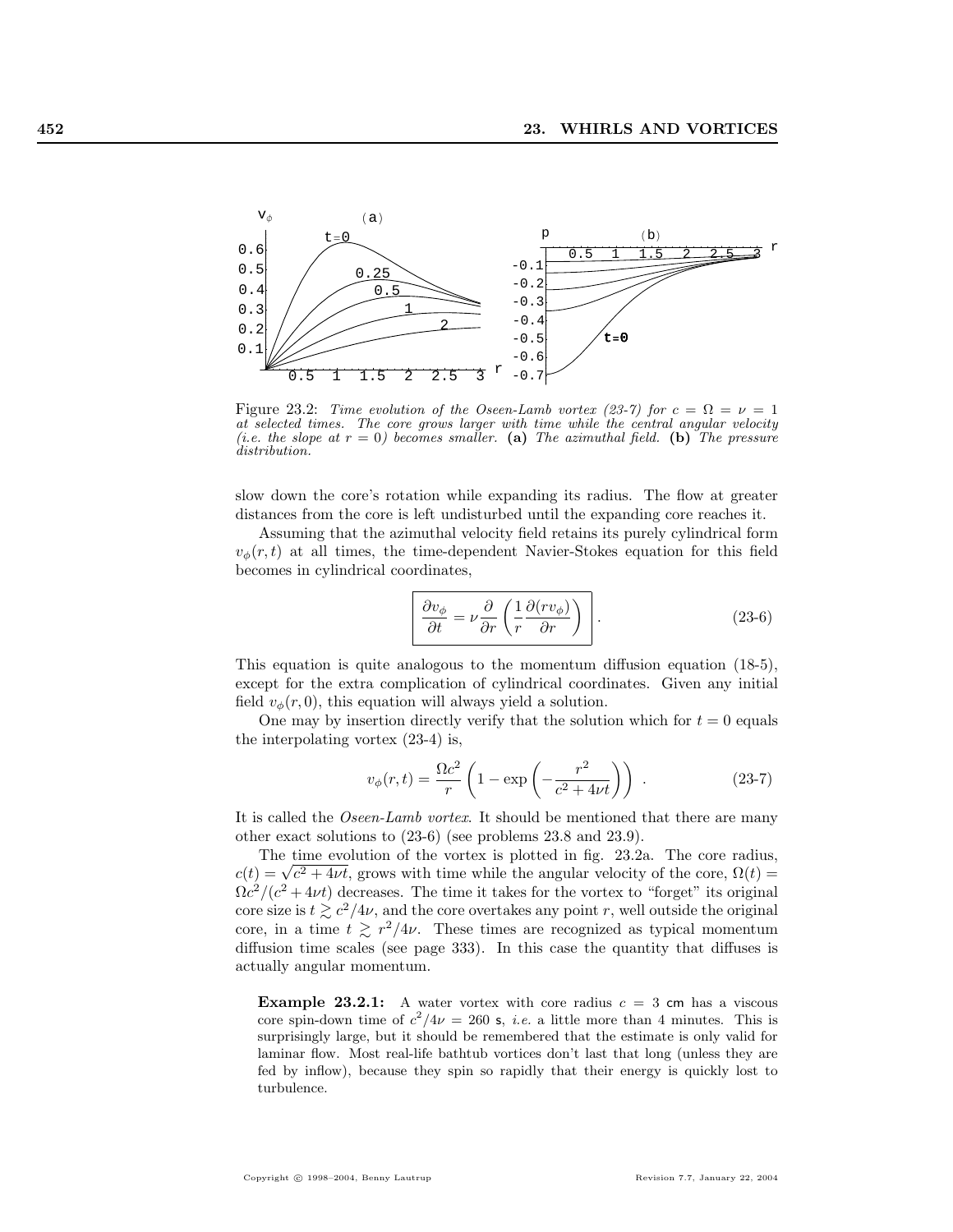## 23.3 Steady vortex sustained by secondary flow

Intuitively, it seems as if the natural tendency for the free vortex core to expand under the influence of viscosity could be counteracted by a sufficiently strong steady radial inflow,  $v_r$ . Since the radial inflow of fluid cannot accumulate at the center of the vortex, there must necessarily also be a steady axial outflow,  $v_z$ . We shall again restrict the analysis to cylindrical vortices, in which the primary azimuthal flow only depends on the radial coordinate r, *i.e.*  $v_{\phi} = v_{\phi}(r)$ . More general steady cylindrical vortices, in which the primary azimuthal flow  $v_{\phi}$  also depends on z, are also possible, for example the forced flow between two parallel plates rotating with different angular velocities.

The basic mechanism that shapes a steady vortex in the presence of radial inflow, is conservation of angular momentum. The angular momentum of a fluid particle of constant mass dM is  $d\mathcal{L}_z = rv_\phi dM$ . If the radial inflow is so strong that it overwhelms the loss of angular momentum due to viscous torque acting on the particle, its angular momentum  $d\mathcal{L}_z$  must be constant. This implies that the specific angular momentum,  $d\mathcal{L}_z/dM = rv_\phi$ , must be constant, and the vortex acquires the characteristic shape of a line vortex,  $v_{\phi} \approx C/r$ , far from the core.

#### Vortex equations

In the presence of secondary flow, the azimuthal equation for steady flow contains advective terms on the left hand side. Under the assumption that  $v_{\phi} = v_{\phi}(r)$ only depends on  $r$ , the equation becomes (see also problem 23.5)

$$
\frac{v_r}{r}\frac{d(rv_{\phi})}{dr} = \nu \frac{d}{dr}\left(\frac{1}{r}\frac{d(rv_{\phi})}{dr}\right).
$$
\n(23-8)

It follows from this equation that the radial flow likewise can only depend on  $r$ , *i.e.*  $v_r = v_r(r)$ .

The relation between radial and axial flow is given by the equation of continuity, which in cylindrical coordinates takes the form

$$
\frac{1}{r}\frac{d(rv_r)}{dr} + \frac{\partial v_z}{\partial z} = 0.
$$
\n(23-9)

Solving for  $v_z$  we obtain,

$$
v_z(r, z) = w(r) - \frac{z}{r} \frac{d(rv_r(r))}{dr},
$$
\n(23-10)

where  $w(r)$  is an arbitrary function that specifies the axial flow at  $z = 0$ . The second term represents the accumulated radial inflow.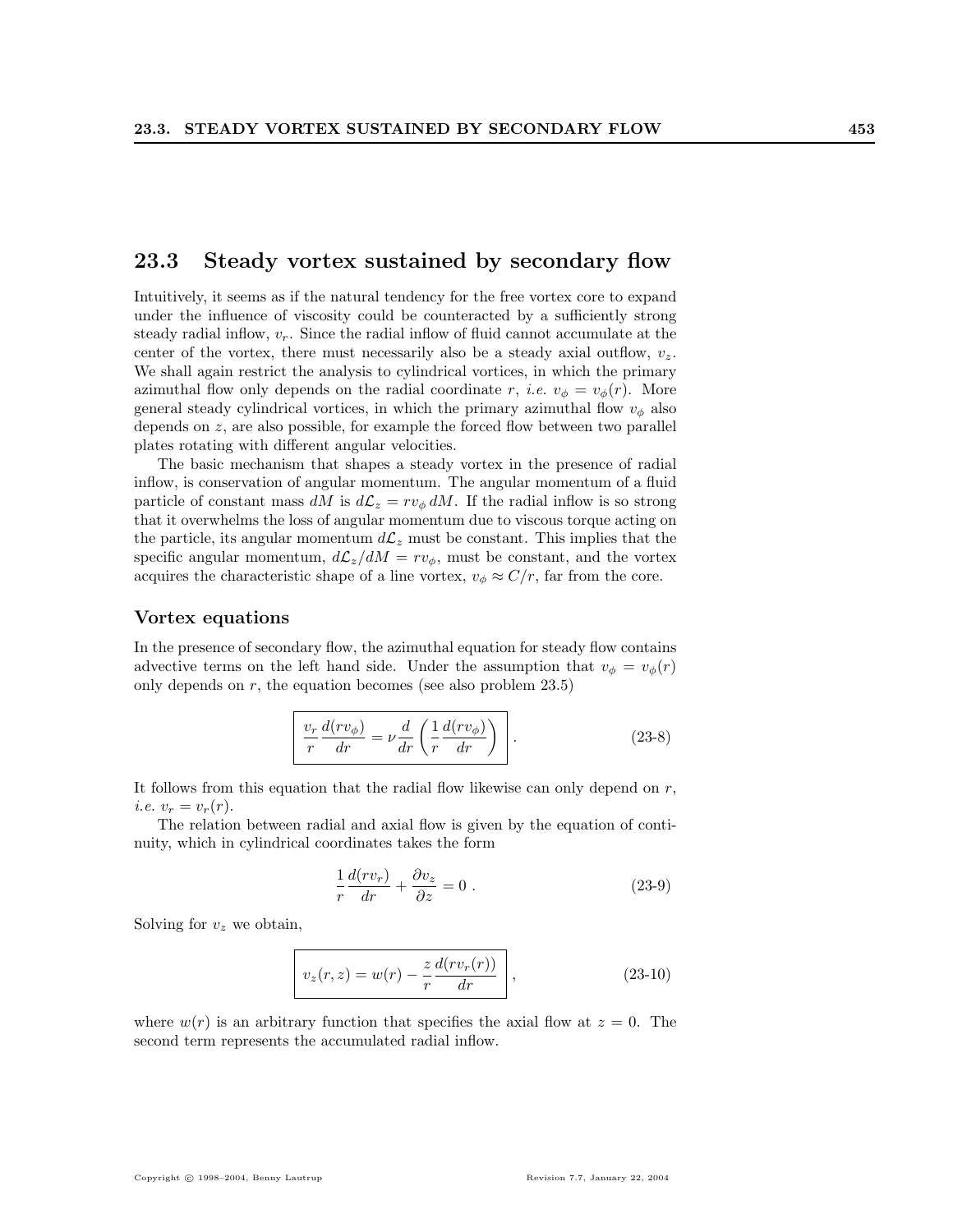#### Radial Reynolds number

Since  $v_{\phi}$  occurs on both sides of (23-8), the ratio of the advective to viscous terms is independent of  $v_{\phi}$ . Therefore, the quantity which characterizes the solutions is the radial Reynolds number

$$
\text{Re}_r = \frac{r \, |v_r|}{\nu} \,. \tag{23-11}
$$

When  $\text{Re}_r \gg 1$ , the right hand side of (23-8) can be disregarded, and the solutions must satisfy  $d(rv_{\phi})/dr \approx 0$ , in other words  $v_{\phi} \approx C/r$ . This confirms the more intuitive analysis concerning angular momentum and gives a meaning to the phrase "sufficiently strong radial inflow".

In contrast, when  $\text{Re}_r \ll 1$ , the left hand side of (23-8) can be disregarded. This typically happens for  $r \to 0$ , and the only solution to the resulting equation which is regular at  $r = 0$  is  $v_{\phi} \approx \Omega r$ . So even if the inflow is strong enough for large  $r$ , it will never be strong enough for sufficiently small  $r$ . Close to the center of the vortex, viscous forces will come to dominate and make the core rotate as a solid body with angular velocity  $\Omega$ . The core radius c may be estimated by equating the long and short distance expressions,  $\Omega r \approx C/r$ , leading to,

$$
c \approx \sqrt{\frac{C}{\Omega}} \ . \tag{23-12}
$$

Any flow-sustained steady vortex will thus in its gross structure resemble the interpolating Rankine vortex (see fig. 23.1).

#### The Burgers vortex

From the vortex equations one may find the inflow necessary to maintain *any* azimuthal flow  $v_{\phi}(r)$ . Inserting your favorite vortex  $v_{\phi}(r)$  into (23-8), you immediately find the radial flow  $v_r(r)$ , and afterwards you can calculate the axial flow  $v<sub>z</sub>$  from (23-10), given your favorite choice of  $w(r)$ . Thus, the complete flow field which maintains the interpolating vortex  $(23-4)$  is (for  $w = 0$ ),

$$
v_{\phi} = \frac{\Omega c^2}{r} \left( 1 - \exp\left( -\frac{r^2}{c^2} \right) \right) , \qquad (23-13a)
$$

$$
v_r = -\frac{2\nu}{c^2}r \t\t(23-13b)
$$

$$
v_z = \frac{4\nu}{c^2}z \ . \tag{23-13c}
$$

It is called the Burgers vortex and is in fact an exact solution to the full set of steady-flow Navier-Stokes equations (see problem 23.5). The scale of the secondary flow is set by the inverse of the viscous core expansion time,  $4\nu/c^2$ , but that is not particularly surprising, since the purpose of the secondary flow is precisely to counteract core expansion. For  $\nu \to 0$ , the secondary flow disappears and the Burgers vortex becomes identical to the interpolating vortex, as one would expect.



Streamlines for secondary flow in the Burgers vortex. The pattern is mirror symmetric in  $z = 0$ . The actual streamlines are spirals that circle around the center of the vortex while contracting and moving upwards or downwards along the axis.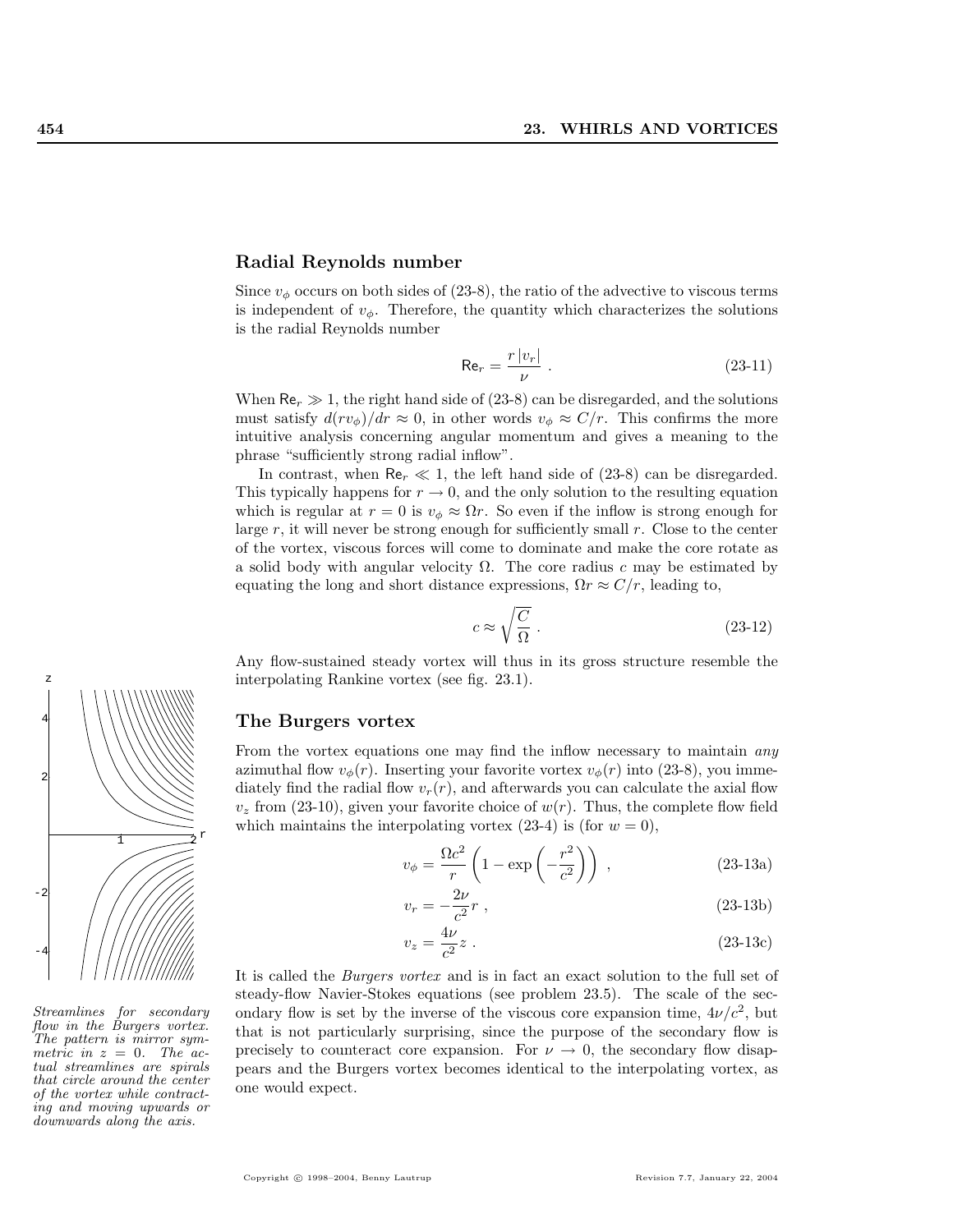#### Vortex with singular axial jet

In the Burgers vortex, the axial flow is independent of  $r$ , and that makes very different from naturally born vortices, such as the bathtub vortex, where the axial downflow must converge upon a small drain, or the tornado where the axial upflow appears to take place inside a narrow funnel. Here we shall consider the extreme case of a vortex with a localized *axial jet*. The model is a generalization of the line vortex (23-2), and could be taken as a primitive model of a gas vortex, i.e. a "tornado".

By assumption, the axial flow vanishes outside the singular jet, or  $v_z = 0$  for  $r > 0$ . It then follows from the explicit expression for the axial flow (23-10), that both  $w(r) = 0$  and  $d(rv_r)/dr = 0$ , implying that the radial flow must be of the form,

$$
v_r = -\frac{q}{r} \ . \tag{23-14}
$$

Here q is a positive constant that sets the scale of the inflow. The total volume of fluid that flows radially in through the vortex over an axial length  $L$  is independent of r,  $Q = -2\pi rLv_r = 2\pi qL$ . Mass conservation tells us that this must equal the amount of fluid that is carried away by the singular axial jet.

It may be verified by insertion that with this radial inflow the most general solution to (23-8) is,

$$
v_{\phi} = \frac{C}{r} + A r^{1-q/\nu} , \qquad (23-15)
$$

where  $C$  and  $A$  are constants. The second term decays faster than the first at infinity for  $\text{Re}_r = q/\nu > 2$ , and this confirms that the radial inflow must be larger than a certain minumum for the azimuthal flow to approach that of a line vortex at large distances.

#### Extended axial jet

In a more realistic "tornado" model, the axial jet has a finite radius  $r = a$ . It is tempting to model the flow inside the axial jet with Burgers vortex (23-13) and outside with the singular solution (23-15), and afterwards match the two solutions at  $r = a$ , but that leaves a rather unphysical jump in the axial flow at this place. It is for this reason better to choose a softer radial flow, interpolating smoothly between the singular jet and the Burgers vortex, for example,

$$
v_r = -\frac{q}{r} \left( 1 - e^{-r^2/a^2} \right) \tag{23-16}
$$

The axial flow now follows from (23-10),

$$
v_z = z \frac{2q}{a^2} \exp\left(-\frac{r^2}{a^2}\right) , \qquad (23-17)
$$



✛

✛

 $\rightarrow$  r

✻ z

✻

 $\mathcal{L}$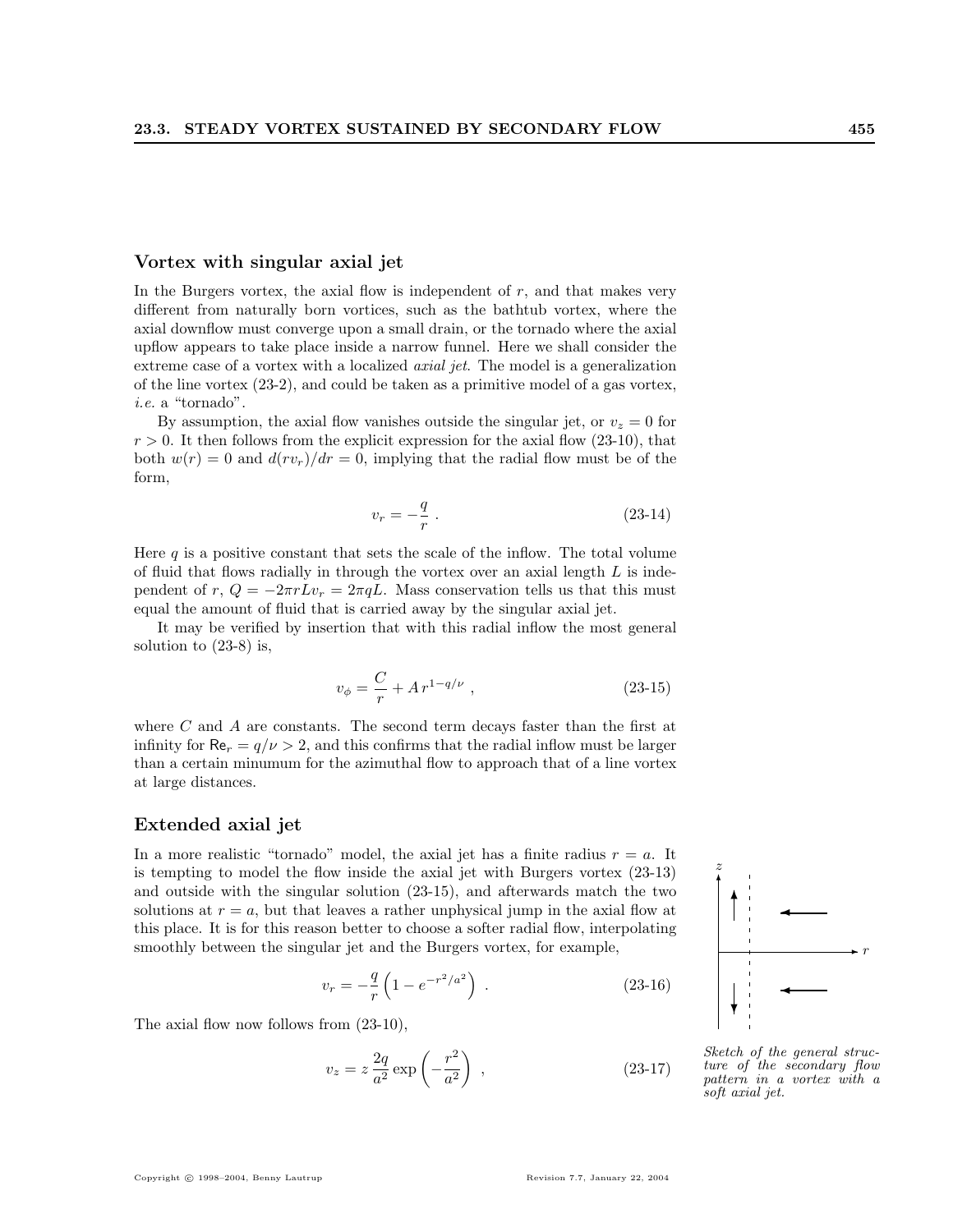

Figure 23.3: (a) Azimuthal flow in a vortex with non-singular axial jet (23-16) plotted for various values of the dimensionless inflow scale  $\alpha = q/2\nu$ . (b) The core radius  $\bar{c} = \sqrt{C/\Omega}$  corresponds roughly to the top in  $v_{\phi}$  and shrinks as the inflow scale grows.

where we have chosen  $w = 0$ . Clearly, this expression vanishes rapidly for  $r > a$ , as it should.

Although the vortex equation (23-8) may be integrated numerically by quadrature (see problem 23.13), it is simpler to solve it numerically as a second order differential equation. The result normalized by  $a$  and  $C$  is shown in fig. 23.3a for a selection of values of  $\alpha = q/2\nu$ . In fig. 23.3b, the core radius (23-12) is plotted as a function of  $\alpha$ .

# 23.4 Advective spin-up of a cylindrical vortex

It is a common observation that a vortex can be "spun" up by draining fluid from its central region at a steady rate. Suppose the drain is constructed such that a steady radial inflow  $v_r(r)$  is established. If the inflow is sufficiently large, the advective terms will dominate over the viscous terms far from the core,  $r \gg c$ , so that the vortex in this region must obey the time-dependent azimuthal equation

$$
\frac{\partial v_{\phi}}{\partial t} + \frac{v_r}{r} \frac{\partial (r v_{\phi})}{\partial r} = 0 \quad . \tag{23-18}
$$

To solve this equation, we first solve the differential equation  $dr/d\tau = -v_r(r)$ . The solution is,

$$
\tau(r) = -\int \frac{dr}{v_r(r)} . \tag{23-19}
$$

Apart from an undetermined constant, this may be interpreted as the time it takes the fluid to move to the center through the radial distance r. Since  $v_r < 0$ , this function grows monotonically with  $r$ . If, for example, the radial flow is that of a singular axial jet (23-14), we have  $\tau = r^2/2q$ .

Using this variable, the advective equation (23-18) takes the form

$$
\frac{\partial (rv_{\phi})}{\partial t} = \frac{\partial (rv_{\phi})}{\partial \tau} .
$$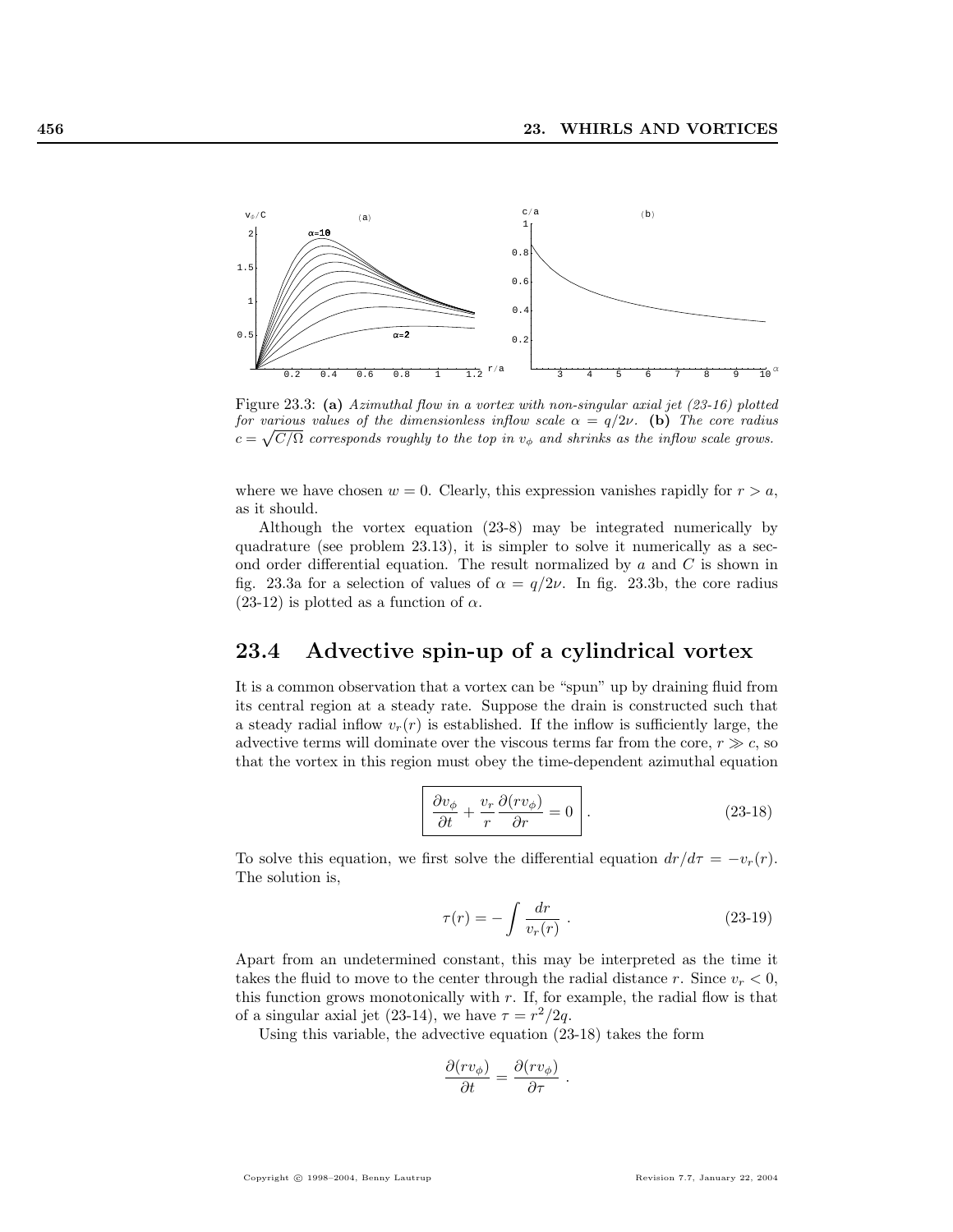

Figure 23.4: "Movie" of advective spin-up of a vortex with a singular axial jet. The specific angular momentum  $rv_{\phi}$  is plotted as a function of radial distance for selected times (shown above the curves), starting with  $t = 0$ . The initial shape is progressively flattened and eventually, for  $t = 128$ , has completely gone down the drain at the left.

The most general solution is  $rv_{\phi} = f(t + \tau)$  where  $f(\cdot)$  is an arbitrary function. In the usual variables we have

$$
v_{\phi}(r,t) = \frac{f(t + \tau(r))}{r} \ . \tag{23-20}
$$

The shape of f may be determined from the initial azimuthal field at  $t = 0$ , which satisfies  $f(\tau(r)) = rv_{\phi}(r, 0)$ .

We are now in position to discuss the advective spin-up of the vortex. Since  $\tau(r)$  grows monotonically with r, it follows that inside any given radial distance,  $c \ll r < R$ , the function  $f(t + \tau(r))$  becomes almost independent of r at sufficiently late time,  $t \gg \tau(R)$ . The line vortex shape,  $v_{\phi} \approx f(t)/r$ , thus spreads out from the central region of the vortex with a time-dependent circulation "constant"  $C \approx f(t)$ . As time goes by (see fig. 23.4), the initial velocity profile is probed to farther and farther distances, again as a consequence of the monotonicity of  $\tau(r)$ . A steady vortex is, however, never reached unless the initial field,  $rv_{\phi}(r, 0) = f(\tau(r))$ , itself approaches a constant for  $r \to \infty$ .

These arguments show that it is in fact impossible to spin up a truly steady vortex by means of steady radial inflow, for the simple reason that it requires infinite angular momentum to be present in the flow to begin with. If the angular momentum is initially finite, all of it will sooner or later go down the drain, in agreement with common experience.

The process of getting out of a real bathtub cannot avoid leaving a certain amount of angular momentum in the water. It is this angular momentum that the inflow picks up and sends down the drain as a spinning vortex while the bathtub is being emptied (see problem 23.12). A real bathtub vortex may change speed and even stop up and reverse its sense of rotation depending on the details of how you got out of the water. In a bathtub of ordinary size the incidental initial angular momentum distribution is normally much greater than what can be provided by the slowly rotating Earth. The question of the Earth's influence on the sense of rotation of a real bathtub vortex will be discussed in section 26.6.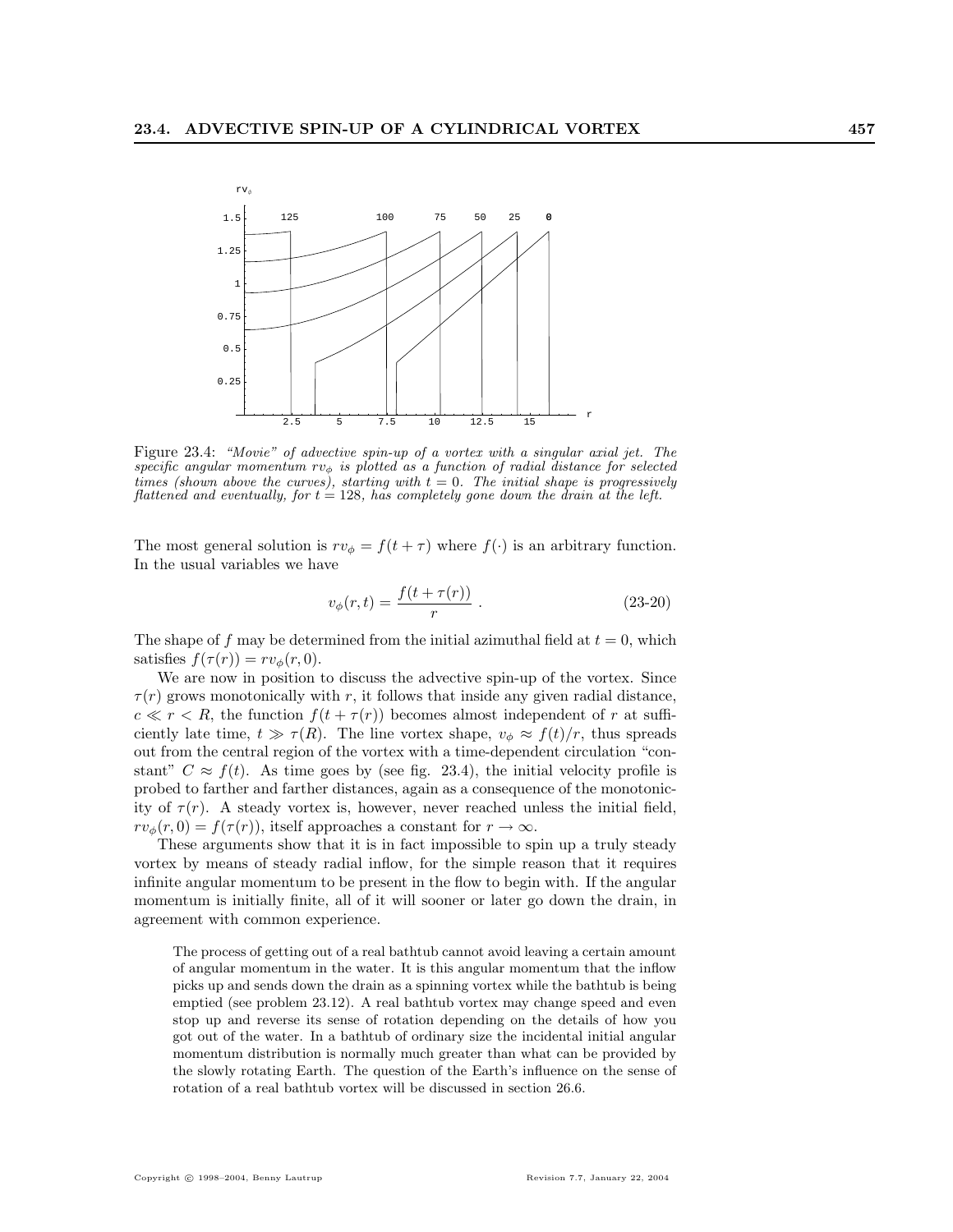

Bathtub-like liquid vortex with open surface. At  $z = 0$ there is a drain-hole of radius a, and the "tub" has essentially infinite extension in the radial direction. There is a central depression of height  $h_0$  and the asymptotic liquid level is  $z = L$ .

## 23.5 Bathtub-like vortices

A bathtub vortex is an isolated liquid vortex with an open surface, sustained by radial inflow and powered by gravity. The most conspicuous feature of such a vortex is the central depression which may even penetrate the drain and make audible sounds. In the laboratory such vortices can be created in rotating containers (see section 26.5), but in this section we shall ignore the complication of container rotation and simply assume that the primary flow in the vortex is infinitely extended with the shape of a line vortex,  $rv_{\phi} \to C$ , at large distances. This guarantees an unlimited supply of mass and angular momentum, such that the vortex may be truly steady and not disappear down the drain as in real bathtubs<sup>2</sup> .

#### Vortex equations

In a flat-Earth coordinate system with gravity as usual directed towards negative z, the vortex is drained through a circular hole of radius  $r = a$  situated at  $z = 0$ . The open liquid surface of the vortex is assumed to be rotationally invariant,  $z = h(r)$ . We shall again assume that the primary flow is cylindrical,  $v_{\phi} = v_{\phi}(r)$ , and it follows as before that the flow must obey the azimuthal equation (23-8), and that the radial flow is cylindrical,  $v_r = v_r(r)$ . Mass conservation again leads to an axial flow of the form (23-10).

Near the bottom of the container the cylindrical assumption must necessarily fail because of the no-slip boundary condition which requires the horizontal velocity to vanish right at the bottom of the container. This leads to the formation of a thin boundary layer (see section 26.4) that is not only capable of transporting fluid inwards but also deflects it upwards. In this sense, the boundary layer makes the bottom of the container appear as another source of fluid contributing to the radial inflow that drives the vortex. The actual upflow  $w(r)$  is determined by the properties of the bottom layer, but calculating the upflow requires the simultaneous solution of the coupled equations for the boundary layer and the bulk flow, and that leads to a rather complicated formalism [55].

#### Nearly hydrostatic balance

If the secondary flow in the vortex is "sufficiently small", the pressure gradient will as in hydrostatics be the only term in the Navier-Stokes equations that can balance gravity and deliver the centripetal force necessary for the circulating flow (see problem 23.5). Gravity makes the pressure z-dependent in addition to the r-dependence dictated by the centripetal forces required by the azimuthal flow. The equations of (nearly) hydrostatic balance are,

$$
\frac{\partial p}{\partial z} = -\rho_0 g_0 , \qquad \qquad \frac{\partial p}{\partial r} = \rho_0 \frac{v_\phi^2}{r} . \qquad (23-21)
$$

<sup>&</sup>lt;sup>2</sup>The following analysis is in part inspired by T. S. Lundgren, *The vortical flow above the* drain-hole in a rotating vessel, J. Fluid Mech. 155, 381 (1985).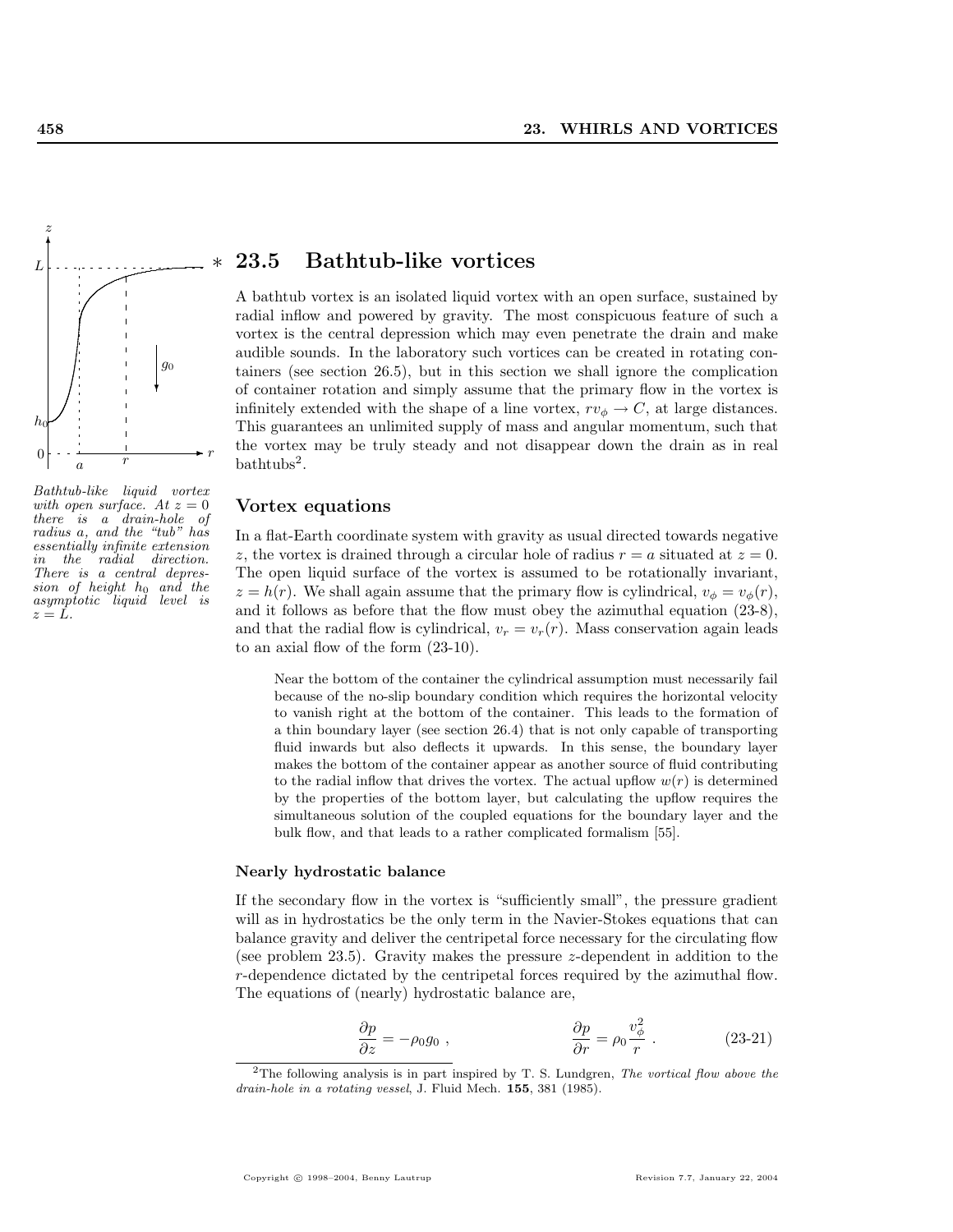Using that the pressure is constant  $p = p_0$  at the open surface  $z = h(r)$ , it follows from first of these equations that

$$
p(r, z) = p_0 + \rho_0 g_0(h(r) - z) , \qquad (23-22)
$$

and inserting this into the second equation above we find,

$$
\frac{dh}{dr} = \frac{v_{\phi}^2}{g_0 r} \quad . \tag{23-23}
$$

A simple geometrical construction reveals the meaning of this equation: the tangential component of gravity balances the tangential component of the centrifugal force at the rotating surface. Although a fluid particle sitting on the rotating surface feels no resulting tangential force from gravity and the centrifugal force, this does not mean that it necessarily sits still or moves with constant velocity, because inertial and viscous forces due to the secondary flow are also at play.

The conditions for this equation to be valid are that the Reynolds number for the azimuthal flow is large,  $\text{Re}_{\phi} = r |v_{\phi}| / \nu \gg 1$ , that the radial flow is small compared with the azimuthal flow,  $|v_r| \ll |v_\phi|$ , and that the axial flow is small compared with the azimuthal how,  $|v_r| \ll |v_\phi|$ , and that the axial how is small<br>compared to the free fall velocity from the height h,  $|v_z| \ll \sqrt{2g_0h}$ . Torricelli's law (16-20) indicates that in the drain itself the vertical velocity will in fact be comparable to the free-fall velocity, so the last of these conditions can only be fulfilled far above the drain-hole. Since the pressure must in fact vanish at the open drain hole (for  $z = 0$  and  $r < a$ ), the derived form of the pressure (23-22) can simply not be right there. We shall not go further into these questions.

As  $rv_{\phi} \to C$  for  $r \to \infty$ , it follows from (23-23) that the liquid level of the asymptotic vortex is flat,  $h(r) \to L$  for  $r \to \infty$ . For the interpolating vortex (23-4), we may explicitly integrate (23-23) from  $r = 0$  to  $\infty$  to get the magnitude of the central depression,

$$
L - h_0 = \frac{1}{g_0} \int_0^\infty \frac{v_\phi(s)^2}{s} ds = k \frac{\Omega^2 c^2}{g_0} = k \frac{C^2}{g_0 c^2} ,\qquad (23-24)
$$

where the coefficient,

$$
k = \int_0^\infty \frac{\left(1 - e^{-s^2}\right)^2}{s^3} ds = 0.693147\dots \,,\tag{23-25}
$$

is calculated by numeric integration.

**Example 23.5.1:** An interpolating vortex with core has radius  $c = 1$  cm, rotating 10 times a second, corresponding to  $\Omega = 63$  s<sup>-1</sup>. The central depression becomes  $L - h_0 = 2.8$  cm.



 $= h(r)$ 

Ë,  $g_0$ 

✻

.

z

 $\rightarrow$ 

 $\rightarrow$ 

v 2 φ r

r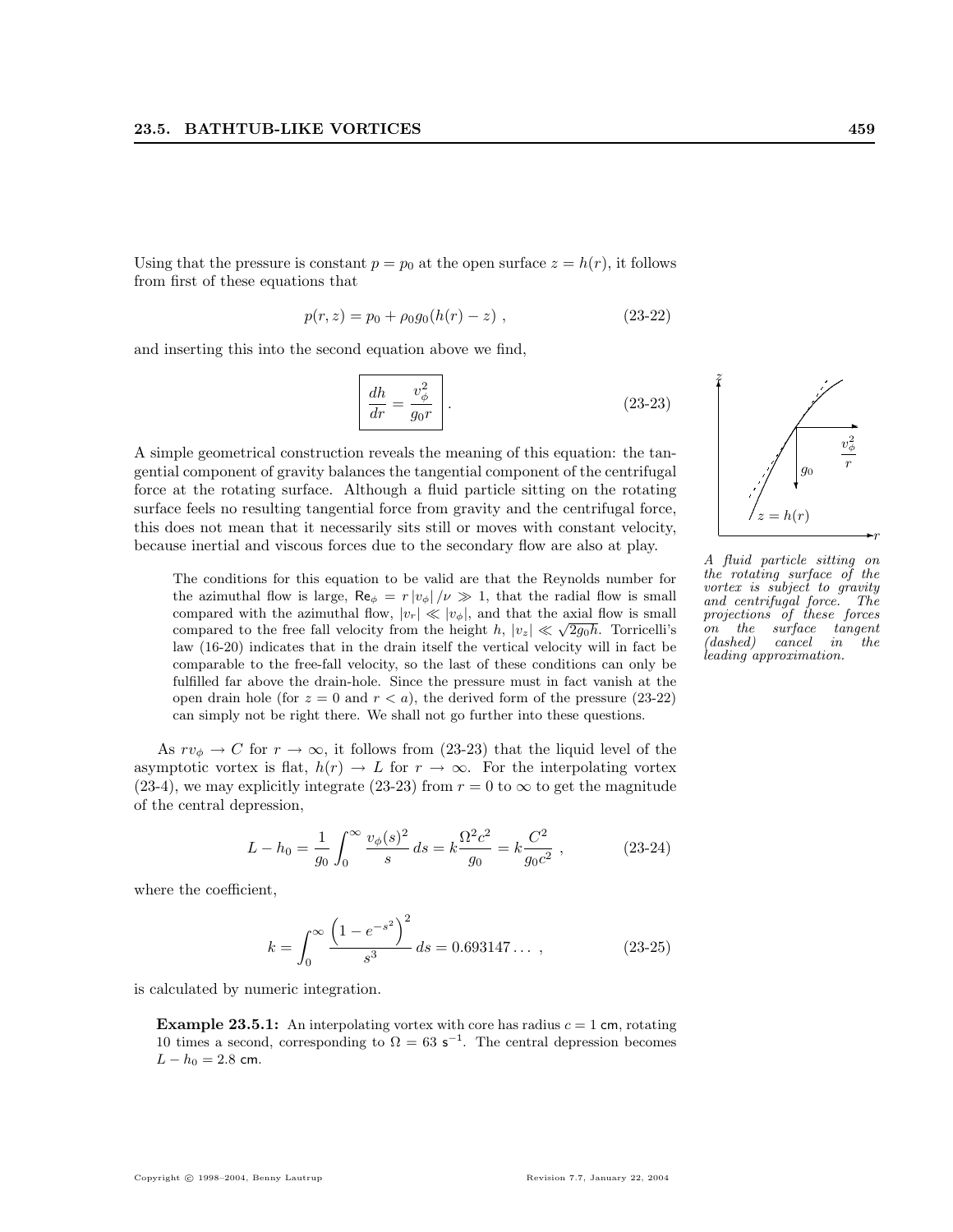

The flowlines must have the same slope  $h' = dh/dr$  as the free surface.



Torricelli's law applied to the central streamline leads the central streamline leads<br>to  $W = \sqrt{2g_0h_0}$  for a gravity-driven vortex.

#### Surface flow condition

The existence of an open liquid surface with a depression at the center forces the inflow into a narrower region and thereby speeds it up in comparison with the simple axial jet of a tornado-like vortex. Consequently, there must exist a relation between the height of the surface,  $h(r)$ , and the radial inflow  $v_r(r)$ . The quantitative form of this relation is derived from the fact that the flowlines must follow the surface, or

$$
v_z(r, h(r)) = v_r(r) \frac{dh(r)}{dr}
$$
\n(23-26)

Putting  $z = h$  in (23-10), the resulting equation may be written,

$$
\frac{1}{r}\frac{d(rv_r h)}{dr} = w
$$
 (23-27)

This provides the sought for relation between the radial flow and vortex shape. Given the drain-flow  $w(r)$ , the three coupled ordinary differential equations  $(23-8)$ ,  $(23-27)$ , and  $(23-23)$  determine the unknown functions,  $v_{\phi}$ ,  $v_r$  and h. They can in general only be solved by numerical methods.

#### Plug-flow

The very simplest model is a pure "plug-flow" with a constant downflow  $-W$ inside the drain and vanishing upflow outside,

$$
w = \begin{cases} -W & r < a \\ 0 & r > a \end{cases} . \tag{23-28}
$$

There is an unphysical jump in stress at the edge of the drain, which can be avoided using a softer drain-flow model.

The axial flow could, for example, be controlled by a suction device removing liquid through the drain at a constant volume rate  $Q = \pi a^2 W$ . Alternatively, if gravity is the draining force, the velocity may in the nearly ideal case be estimated from Torricelli's law (16-20),

$$
W \approx \sqrt{2g_0h_0} \ , \tag{23-29}
$$

which is the free-fall velocity from the center of the surface depression.

The corresponding radial flow is calculated from (23-27) and becomes

$$
v_r = -\frac{W}{2h(r)} \begin{cases} r & r < a \\ \frac{a^2}{r} & r > a \end{cases}
$$
 (23-30)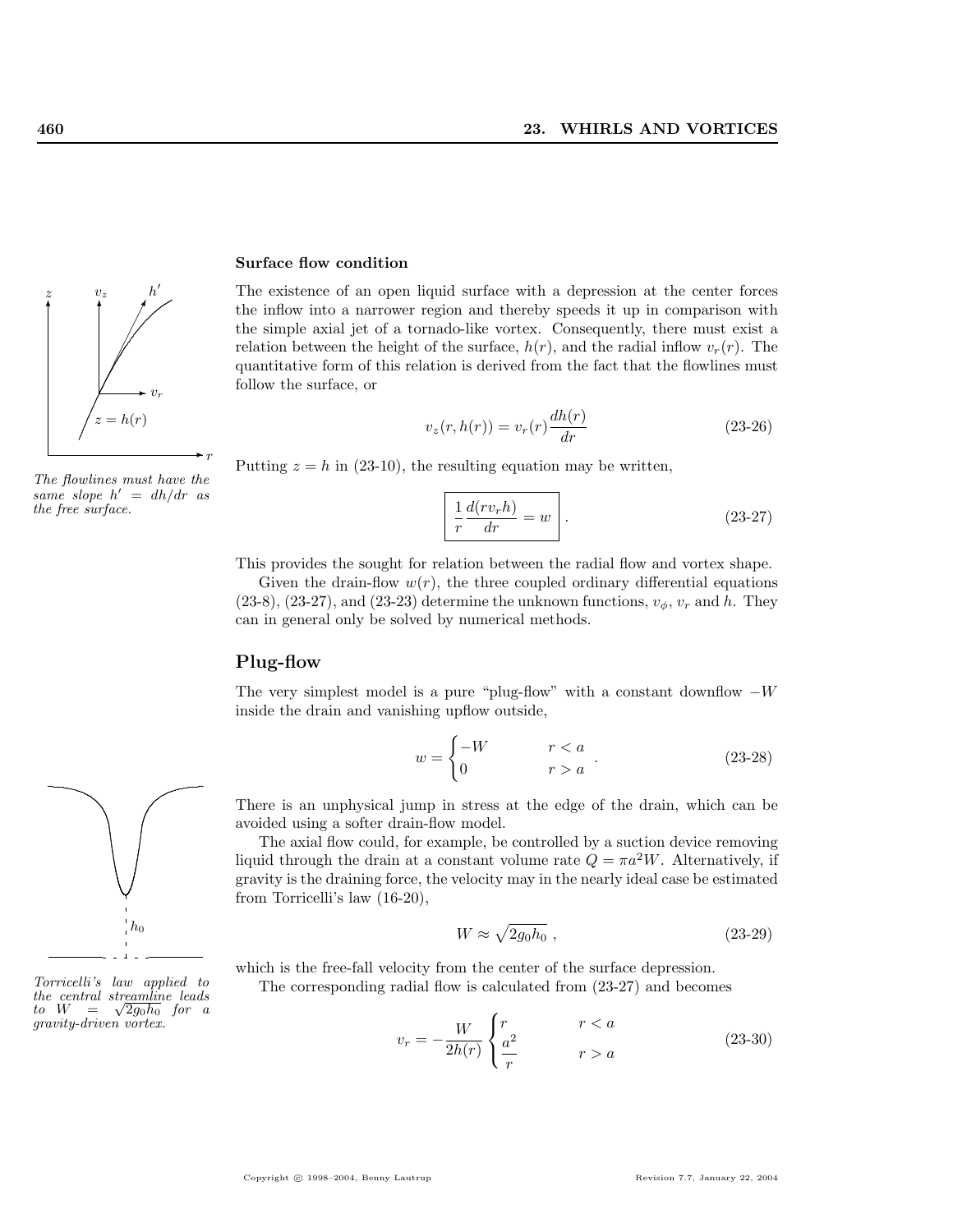For large r, the liquid surface is flat,  $h(r) = L + \mathcal{O}$ ¡  $^{r-2)}$ , and the radial flow becomes that of a singular axial jet (23-14) with inflow parameter,

$$
q = \frac{Wa^2}{2L} \ . \tag{23-31}
$$

As before, we conclude that the asymptotic azimuthal flow is a line vortex for  $\text{Re}_r = q/\nu > 2$ . For  $r \to 0$ , the bottom of the dip is also flat,  $h(r) = h_0 + \mathcal{O}(r^2)$ , making the radial flow linear in  $r$  as in the Burgers vortex (23-13). In a vortex with a deep depression, the nonlinear correction terms to  $h(r)$  grow very fast with r, quickly making the linear approximation  $v_r \sim r$  invalid.

**Example 23.5.2:** A bathtub is filled with water to a height  $L = 50$  cm. When the plug (of radius  $a = 3$  cm) is pulled from the drain, the water falls freely through the plug (or radius  $a = 3$  cm) is pulled from the drain, the water rails freely through the drain with a velocity that maximally can be  $W \approx \sqrt{2g_0L} \approx 3.1 \text{ m s}^{-1}$ . The maximal asymptotic inflow parameter becomes  $q \approx 28 \text{ cm}^2/\text{s}$ , and since  $\nu = 8.6 \times 10^{-3} \text{ cm}^2/\text{s}$ , we find  $\text{Re}_r = q/\nu \approx 3200$ . The vertical Reynolds number,  $\text{Re}_z = 2Wa/\nu \approx 2 \times 10^5$ , is so large that we are probably not justified in using the present laminar theory.

#### The depth of the depression

The core radius may be estimated from the condition that the radial Reynolds number passes through the value 2, as was the case for the Burgers vortex (23- 13). Setting  $\text{Re}_r = r |v_r| / \nu \approx 2$  for  $r = c$ , we find from the inner solution in (23-30) that

$$
c \approx \sqrt{\frac{4\nu h_c}{W}} \; , \eqno(23-32)
$$

where  $h_c = h(c)$  is the height at the edge of the core. Since  $c/a =$ p where  $h_c = h(c)$  is the height at the edge of the core. Since  $c/a = \sqrt{4\nu h_c/Wa^2} =$  $\sqrt{2\nu/q \cdot h_c/L}$ , and since both factors inside the squareroot are smaller than unity, it follows that  $c < a$ . Thus it is consistent to use the inner solution, and the core lies normally entirely inside the drain.

To estimate the height of the vortex at the edge of the core, we use the interpolating vortex, in which it is roughly midway between the central and asymptotic heights,  $h_c \approx (L + h_0)/2$ . Likewise approximating the central depression with that of the interpolating vortex (23-24), we get the following equation,

$$
L - h_0 = k \frac{C^2}{g_0} \frac{W}{2\nu (L + h_0)}
$$
\n(23-33)

with  $k \approx 0.7$ . Solving for  $h_0$ , we finally obtain

$$
h_0 \approx \sqrt{L^2 - k \frac{C^2 W}{2g_0 \nu}}.
$$
 (23-34)



The core radius is defined as the point where  $r |v_r|$  crosses<br>2 $\nu$ . The core lies entirely The core lies entirely inside the drain,  $c < a$ .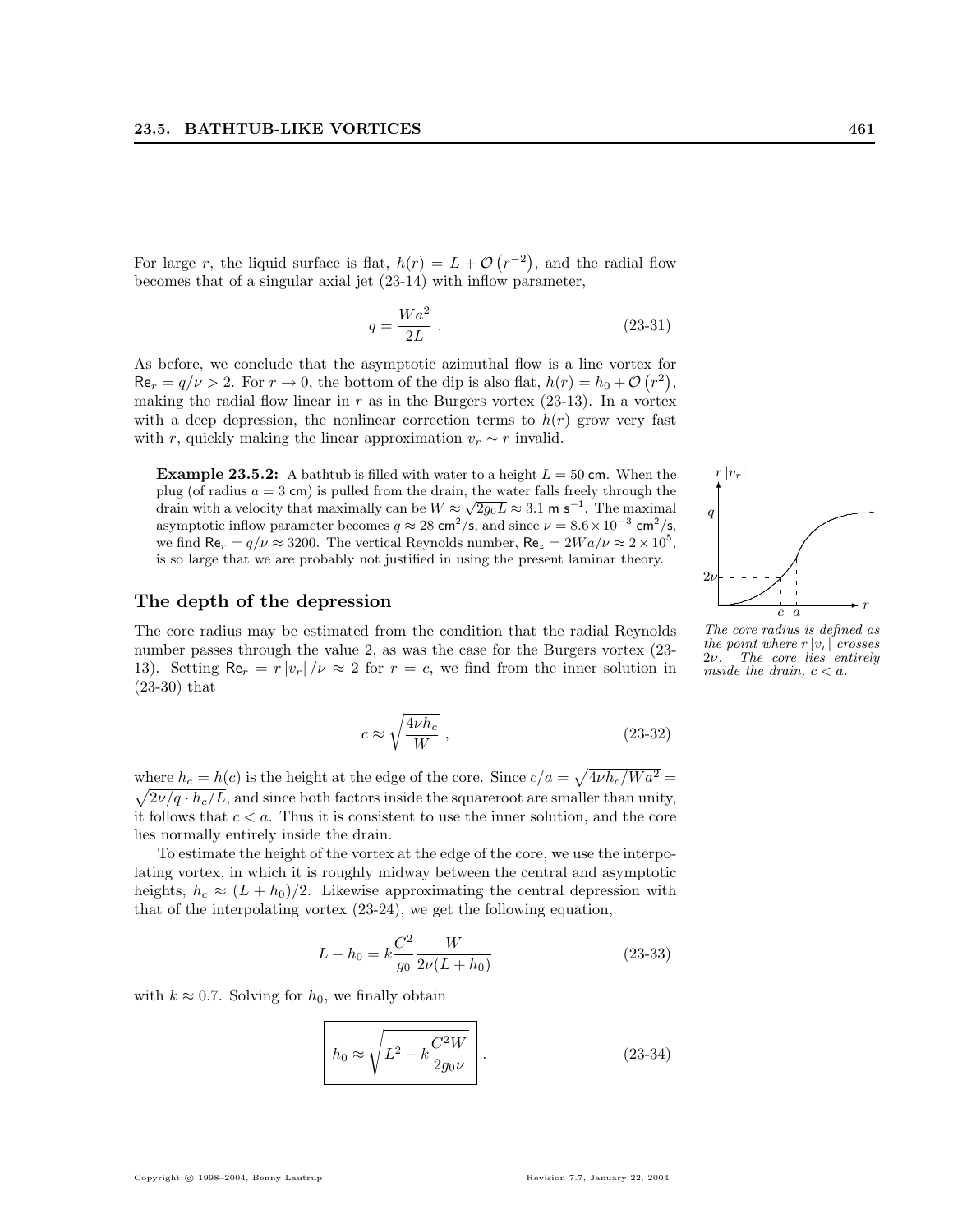If the argument of the squareroot becomes negative, there is no solution because the central dip in the surface has plunged right through the drain, thereby violating the basic assumptions behind the model. We shall now verify that this estimate is reasonably precise.

#### Numeric integration

The numeric integration of the coupled differential equations is sufficiently tricky to warrant a closer look. The many parameters make the problem somewhat confusing, but as we shall now see, there is in fact only two dimensionless scales in the problem.

First we rescale all variables to make them dimensionless,

$$
\xi = \frac{r^2}{a^2} \,,\tag{23-35a}
$$

$$
w(r) = -Wf(\xi) \t{,} \t(23-35b)
$$

$$
h(r) = Lg(\xi) , \qquad (23-35c)
$$

$$
rv_{\phi}(r) = Cu(\xi) , \qquad (23-35d)
$$

$$
rv_r(r)h(r) = -\frac{1}{2}Wa^2v(\xi) .
$$
 (23-35e)

In this parameterization, the coupled equations now take the form

$$
v' = f , \qquad (23-36a)
$$

$$
u'' = -\alpha u' \frac{v}{\xi g} \,,\tag{23-36b}
$$

$$
g' = \beta^2 \frac{u^2}{\xi^2} \,, \tag{23-36c}
$$

with a prime denoting the derivative after  $\xi$ . All the confusing parameters have now been collected into only two  $ξ$ -independent "constants",

$$
\alpha = \frac{q}{2\nu} = \frac{Wa^2}{4L\nu} , \qquad \beta = \frac{C}{a\sqrt{2g_0L}} , \qquad (23-37)
$$

and should be viewed as dimensionless measures of the strength of the asymptotic radial inflow  $rv_r \approx -q = -Wa^2/2L$  and the asymptotic circulation  $rv_{\phi} \approx C$ .

The estimate of the central height (23-34) becomes in the new variables

$$
g(0) \approx \sqrt{1 - 4k\alpha\beta^2} \ . \tag{23-38}
$$

The envelope of non-plunging central depressions is thus given by  $4k\alpha\beta^2 \lesssim 1$ , but one should remember that this inequality is based on rather coarse estimates and should not be expected to be exactly fulfilled.

The dimensionless functions,  $u, v$ , and  $g$  are all required to approach unity for  $\xi \to \infty$ . The dimensionless drain-function f may in principle be freely chosen,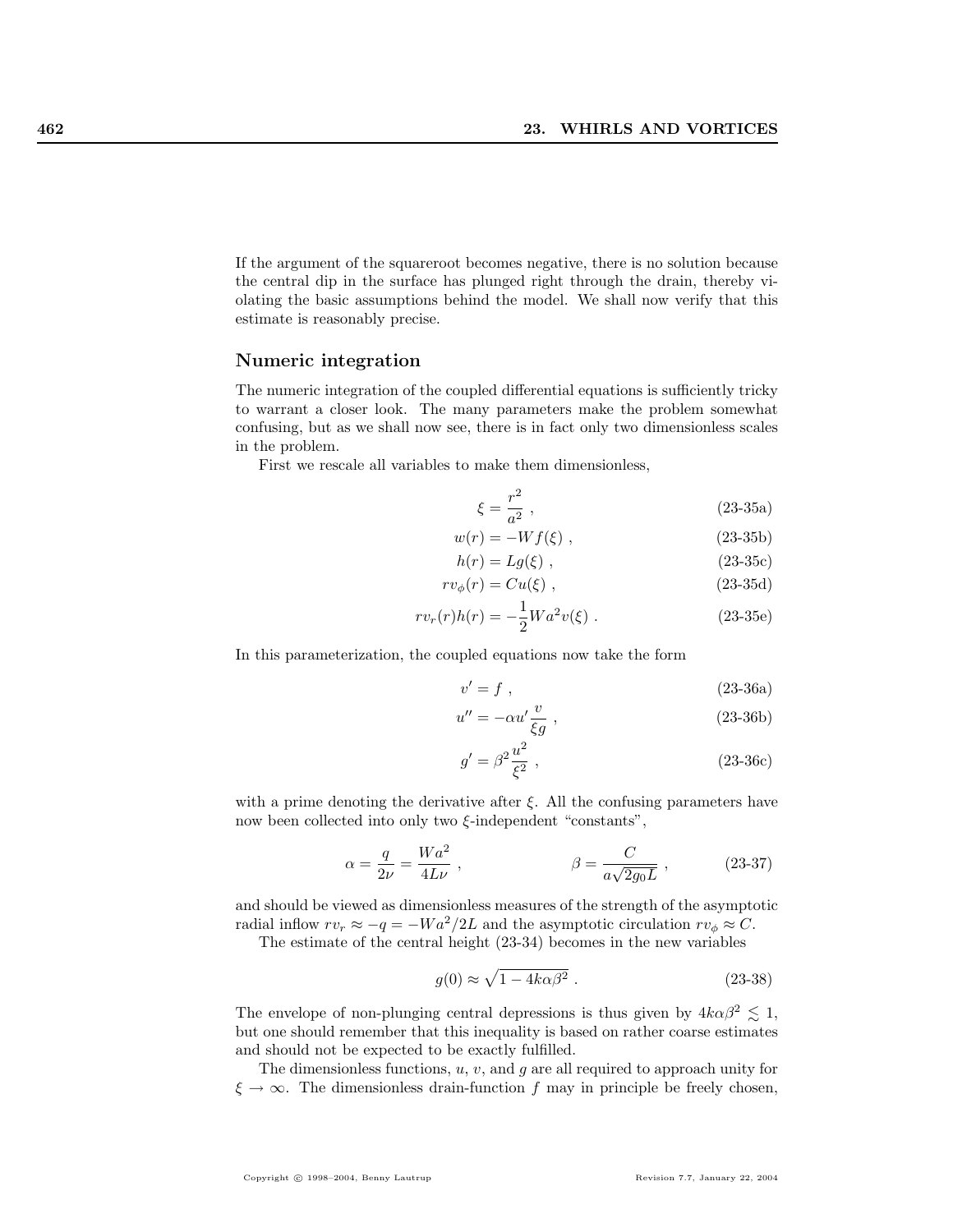

Figure 23.5: Azimuthal flow (left) and surface depression (right) for  $\beta = 0.188$  and  $\alpha = 2, 3, \ldots, 10$ . The core radius corresponds roughly to the top in  $v_{\phi}$  and shrinks with growing secondary flow  $(\alpha)$  whereas the depression deepens.

but we shall for numerical convenience choose it to be a soft plug-flow of the form,

$$
f(\xi) = e^{-\xi} \tag{23-39}
$$

rather than the step function that corresponds to discontinuous plug-flow (23- 28). With this choice eq. (23-36a) may be explicitly solved, using the boundary condition that  $v(\infty) = 1$ , with the result

$$
v(\xi) = 1 - e^{-\xi} \tag{23-40}
$$

This reduces the number of coupled differential equations (23-36) to two.

The coupled equations are solved by imposing boundary conditions at  $\xi = 0$ where  $u(0) = 0$ ,  $u'(0) = s$ ,  $v(0) = 0$ , and  $g(0) = m$ . Starting with some choice of s and  $m$ , a search is made for those values that lead to fulfillment of the boundary conditions at infinity,  $u(\infty) = v(\infty) = g(\infty) = 1$ . For the soft plug-flow model, the result is shown in fig. 23.5 for the particular value  $\beta = 0.188$ , which allows for a maximal value of  $\alpha = 10$ . The corresponding envelope parameter becomes  $4k\alpha\beta^2 = 0.99$ , and the estimated central height  $h_0/L = 0.1$ . Generally, the envelope to non-plunging behavior is determined by the appearance of numerical instabilities, and the envelope is found to be very close to the estimate  $4k\alpha\beta^2 \approx 1$ for all  $\beta$  and  $\alpha \gtrsim 2$ .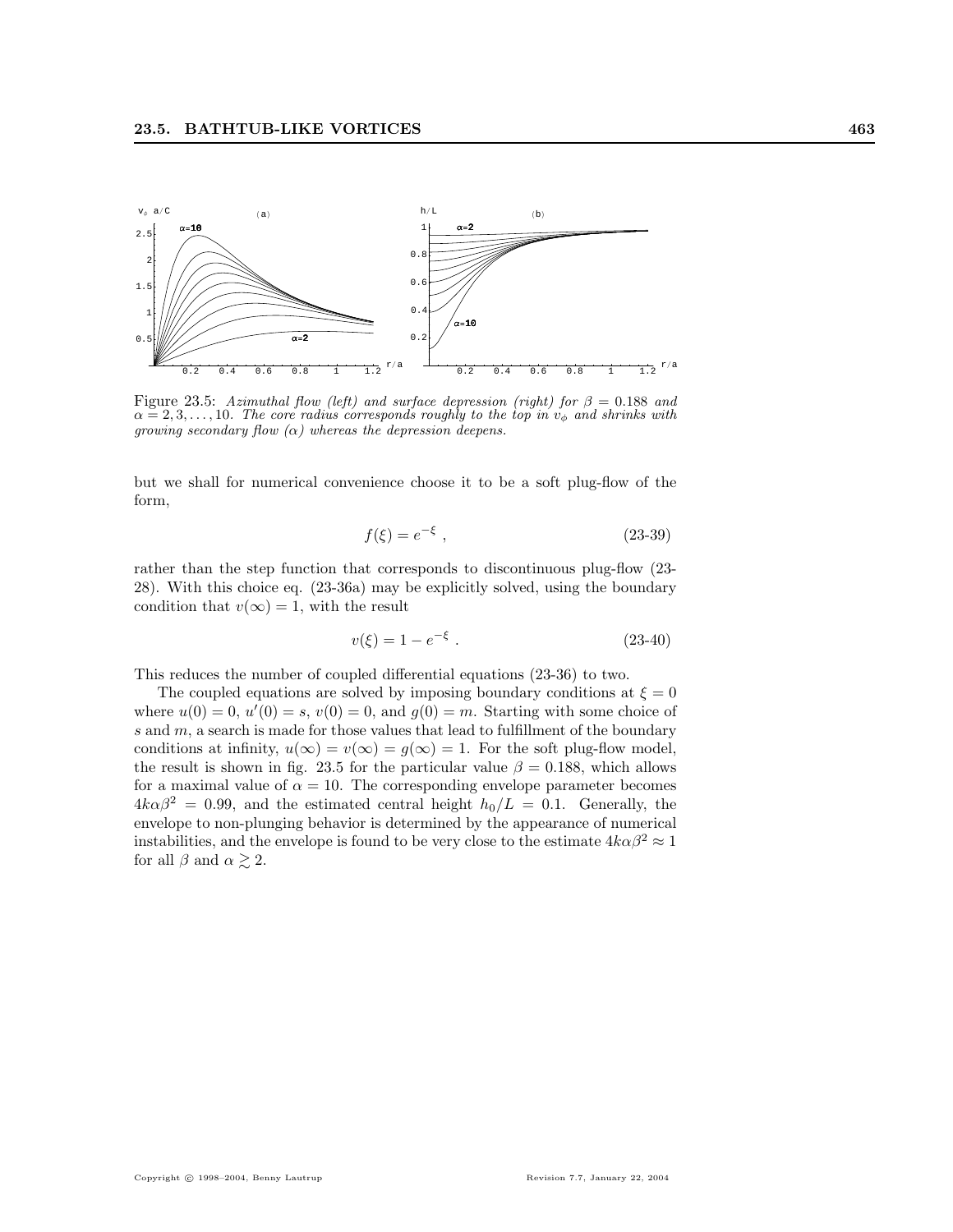# Problems

23.1 Show that the vertical vorticity in the Rankine vortex is

$$
\omega_z = \begin{cases} 2\Omega & r < a \\ 0 & r > a \end{cases}
$$
 (23-41)

23.2 Calculate the kinetic energy of the Rankine vortex inside a radial distance  $r \leq R$ and axial length L .

23.3 Show that the circulation around a Rankine vortex is independent of the curve, as long as it encircles the axis of the vortex and lies entirely outside the core.

23.4 a) Calculate the effective pressure a Rankine vortex. b) Find the surface shape of a liquid Rankine vortex in constant gravity. c) What is the depth of the depression. d) Calculate the depth for a Rankine vortex with core radius  $c = 1$  cm, rotating 10 times a second.

**23.5** Assume that the velocity fields  $v_{r,\phi,z}$  in cylindrical coordinates only depend on  $r$  and  $z$ . Show that the Navier-Stokes equations become

$$
\frac{\partial v_{\phi}}{\partial t} + v_r \frac{\partial v_{\phi}}{\partial r} + \frac{v_r v_{\phi}}{r} + v_z \frac{\partial v_{\phi}}{\partial z} = \nu \left( \frac{\partial^2 v_{\phi}}{\partial r^2} + \frac{1}{r} \frac{\partial v_{\phi}}{\partial r} - \frac{v_{\phi}}{r^2} + \frac{\partial^2 v_{\phi}}{\partial z^2} \right) ,\qquad (23-42a)
$$

$$
\frac{\partial v_r}{\partial t} + v_r \frac{\partial v_r}{\partial r} - \frac{v_\phi^2}{r} + v_z \frac{\partial v_r}{\partial z} = \nu \left( \frac{\partial^2 v_r}{\partial r^2} + \frac{1}{r} \frac{\partial v_r}{\partial r} - \frac{v_r}{r^2} + \frac{\partial^2 v_r}{\partial z^2} \right) - \frac{1}{\rho_0} \frac{\partial p^*}{\partial r} , \quad (23-42b)
$$

$$
\frac{\partial v_z}{\partial t} + v_r \frac{\partial v_z}{\partial r} + v_z \frac{\partial v_z}{\partial z} = \nu \left( \frac{\partial^2 v_z}{\partial r^2} + \frac{1}{r} \frac{\partial v_z}{\partial r} + \frac{\partial^2 v_z}{\partial z^2} \right) - \frac{1}{\rho_0} \frac{\partial p^*}{\partial z} ,
$$
\n(23-42c)

with the incompressibility condition

$$
\frac{\partial v_r}{\partial r} + \frac{v_r}{r} + \frac{\partial v_z}{\partial z} = 0
$$
\n(23-43)

23.6 Calculate the streamlines for the Burgers vortex.

23.7 Calculate the exact pressure for the Burgers vortex.

23.8 a) Show that the so-called Taylor vortex

$$
v_{\phi}(r,t) = \tau \frac{r}{t^2} e^{-r^2/4\nu t} \,, \tag{23-44}
$$

is a solution to (23-6) where  $\tau$  is a constant with dimension of time. b) Calculate the total angular momentum for a stretch of length L of the Taylor vortex and show that it is constant in time.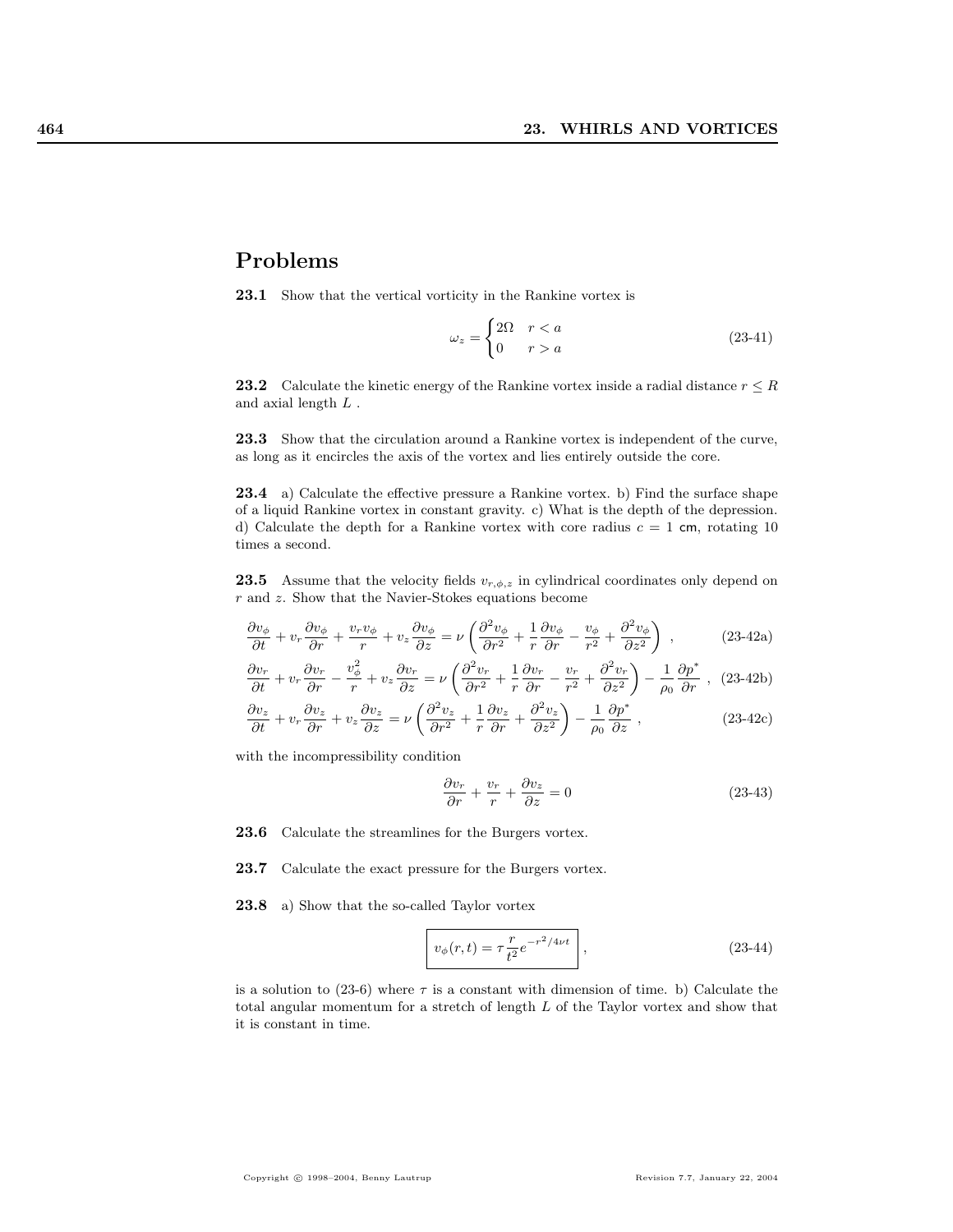23.9 Assume that a free cylindrical vortex only depends on the dimensionless variable

$$
\xi = \frac{r^2}{4\nu t} \tag{23-45}
$$

and assume that

$$
v_{\phi}(r,t) = \frac{F(t)}{r} f(\xi) , \qquad (23-46)
$$

where  $F(t)$  is a time-dependent factor.

- (a) Find a differential equation for  $f(\xi)$ .
- (b) Show that  $F(t) \sim t^{-\alpha}$  where  $\alpha$  is a dimensionless parameter.
- (c) Show that the solution is

$$
f_{\alpha}(\xi) = \sum_{n=0}^{\infty} \frac{(n+\alpha)!}{n!\,\alpha!} (-1)^n \frac{\xi^{n+1}}{(n+1)!}
$$
 (23-47)

(d) Find a closed form for  $\alpha = 0, 1, 2$  and draw the vortex shapes.

23.10 Show explicitly that the interpolating field (23-4) together with the Burgers secondary flow  $(23-13)$  is a solution to the Navier-Stokes equations for steady incompressible fluid, (18-17) and (19-2).

**23.11** Assume that a vortex at  $t = 0$  has the shape of an interpolating vortex (23-4) with radius b, and that there is a radial inflow identical to that of the Burgers vortex (23-13) corresponding to a radius a. Determine how the azimuthal flow of the original vortex converges upon the interpolating function of radius a.

**23.12** Assume that the water in a bathtub originally rotates like a solid body,  $v_{\phi} =$  $\Omega r$ , far from the drain. Determine the far field at a later time and the rate at which angular momentum flows in towards the drain.

23.13 Show that the vortex equation (23-8) may be solved explicitly by quadrature when  $v_r(r)$  is given.

**23.14** a) Show that the divergence condition can be solved by means of a field  $\psi(r, z)$ (a stream function) satisfying

$$
\frac{\partial \psi}{\partial z} = rv_r , \qquad \frac{\partial \psi}{\partial r} = -rv_z
$$
 (23-48)

b) Show that the streamlines satisfy

$$
\psi(r,z) = \text{const} \tag{23-49}
$$

c) Show that the stream function for a cylindrically invariant vortex is

$$
\psi(r,z) = rv_r(r)z - \int rw(r)dr \tag{23-50}
$$

and use this result to find the streamlines for the various cylindrically invariant vortices.